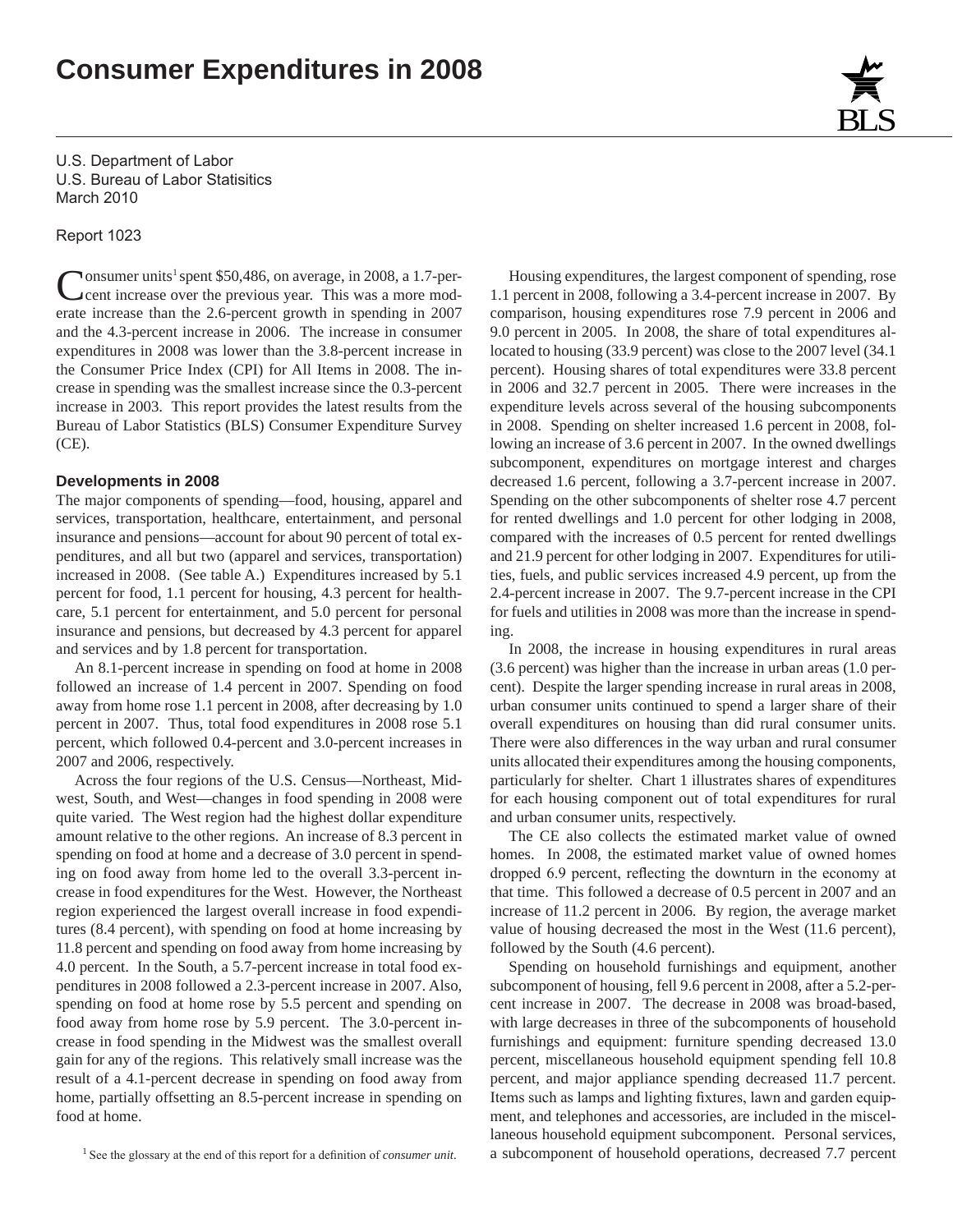| Table A. Average annual expenditures of all consumer units and percent changes, Consumer Expenditure Survey, 2006–08 |  |  |  |  |  |  |  |
|----------------------------------------------------------------------------------------------------------------------|--|--|--|--|--|--|--|
|----------------------------------------------------------------------------------------------------------------------|--|--|--|--|--|--|--|

|           | 2006     | 2007     | 2008     | Percent change |          |  |
|-----------|----------|----------|----------|----------------|----------|--|
| Item      |          |          |          | 2006-07        | 2007-08  |  |
|           | 118,843  | 120,171  | 120.770  | $\ldots$       | $\cdots$ |  |
|           | \$60,533 | \$63,091 | \$63,563 | $\cdots$       | $\ldots$ |  |
| Averages: |          |          |          | $\ldots$       | $\cdots$ |  |
|           | 48.7     | 48.8     | 49.1     | $\cdots$       | $\cdots$ |  |
|           | 2.5      | 2.5      | 2.5      | $\sim$         | $\cdots$ |  |
|           | 1.3      | 1.3      | 1.3      | $\cdots$       | $\cdots$ |  |
|           | 1.9      | 1.9      | 2.0      | $\sim$         | $\cdots$ |  |
|           | 67       | 67       | 66       | $\cdots$       | $\cdots$ |  |
|           | \$48,398 | \$49,638 | \$50,486 | 2.6            | 1.7      |  |
|           | 6.111    | 6,133    | 6,443    | .4             | 5.1      |  |
|           | 3,417    | 3,465    | 3.744    | 1.4            | 8.1      |  |
|           | 446      | 460      | 507      | 3.1            | 10.2     |  |
|           | 797      | 777      | 846      | $-2.5$         | 8.9      |  |
|           | 368      | 387      | 430      | 5.2            | 11.1     |  |
|           | 592      | 600      | 657      | 1.4            | 9.5      |  |
|           | 1,212    | 1,241    | 1,305    | 2.4            | 5.2      |  |
|           | 2,694    | 2,668    | 2,698    | $-1.0$         | 1.1      |  |
|           | 497      | 457      | 444      | $-8.0$         | $-2.8$   |  |
|           | 16,366   | 16,920   | 17,109   | 3.4            | 1.1      |  |
|           | 9.673    | 10,023   | 10.183   | 3.6            | 1.6      |  |
|           | 3,397    | 3,477    | 3,649    | 2.4            | 4.9      |  |
|           | 948      | 984      | 998      | 3.8            | 1.4      |  |
|           | 640      | 639      | 654      | $-.2$          | 2.3      |  |
|           | 1,708    | 1,797    | 1,624    | 5.2            | -9.6     |  |
|           | 1,874    | 1,881    | 1,801    | .4             | $-4.3$   |  |
|           | 8,508    | 8,758    | 8,604    | 2.9            | $-1.8$   |  |
|           | 3,421    | 3,244    | 2,755    | $-5.2$         | $-15.1$  |  |
|           | 2,227    | 2,384    | 2,715    | 7.0            | 13.9     |  |
|           | 2,355    | 2,592    | 2,621    | 10.1           | 1.1      |  |
|           | 505      | 538      | 513      | 6.5            | $-4.6$   |  |
|           | 2.766    | 2,853    | 2.976    | 3.1            | 4.3      |  |
|           | 2,376    | 2,698    | 2,835    | 13.6           | 5.1      |  |
|           | 585      | 588      | 616      | .5             | 4.8      |  |
|           | 117      | 118      | 116      | .9             | $-1.7$   |  |
|           | 888      | 945      | 1,046    | 6.4            | 10.7     |  |
|           | 327      | 323      | 317      | $-1.2$         | $-1.9$   |  |
|           | 846      | 808      | 840      | $-4.5$         | 4.0      |  |
|           | 1,869    | 1,821    | 1.737    | $-2.6$         | $-4.6$   |  |
|           | 5,270    | 5,336    | 5,605    | 1.3            | 5.0      |  |
|           | 322      | 309      | 317      | $-4.0$         | 2.6      |  |
|           | 4,948    | 5,027    | 5,288    | 1.6            | 5.2      |  |

# Table B. **Percent distribution of total annual expenditures by major category, Consumer Expenditure Survey, 2005–08**

| Item | 2005           | 2006           | 2007       | 2008      |
|------|----------------|----------------|------------|-----------|
|      | 100            | 100            | 100        | 100       |
|      | 12.8           | 12.6           | 124        | 128       |
|      | 7.1<br>5.7     | 7.1<br>5.6     | 7.0<br>5.4 | 74<br>5.3 |
|      | .9             | 1.0            | .9         | .9        |
|      |                |                |            |           |
|      | 32.7           | 33.8           | 34.1       | 33.9      |
|      | 4.1            | 3.9            | 3.8        | 3.6       |
|      | 18             | 17.6           | 17.6       | 17        |
|      | 7.6            | 7.1            | 6.5        | 5.5       |
|      | 4.3            | 4.6            | 4.8        | 5.4       |
|      | 6.0            | 5.9            | 6.3        | 6.2       |
|      | 5.7            | 5.7            | 57         | 5.9       |
|      | 5.1            | 4.9            | 54         | 5.6       |
|      | 1.2            | 1.2            | 1.2        | 1.2       |
|      | .3             | $\cdot$ 2      | $\cdot$ 2  | $\cdot$ 2 |
|      | 2.0            | 1.8            | 1.9        | 2.1       |
|      | $\overline{7}$ | $\overline{7}$ | .7         | -6        |
|      | 1.7            | 17             | 16         | 1.7       |
|      | 3.6            | 3.9            | 37         | 34        |
|      | 11.2           | 10.9           | 10.7       | 11.1      |
|      | .8             |                | .6         | 6         |
|      | 10.4           | 10.2           | 10.1       | 10.5      |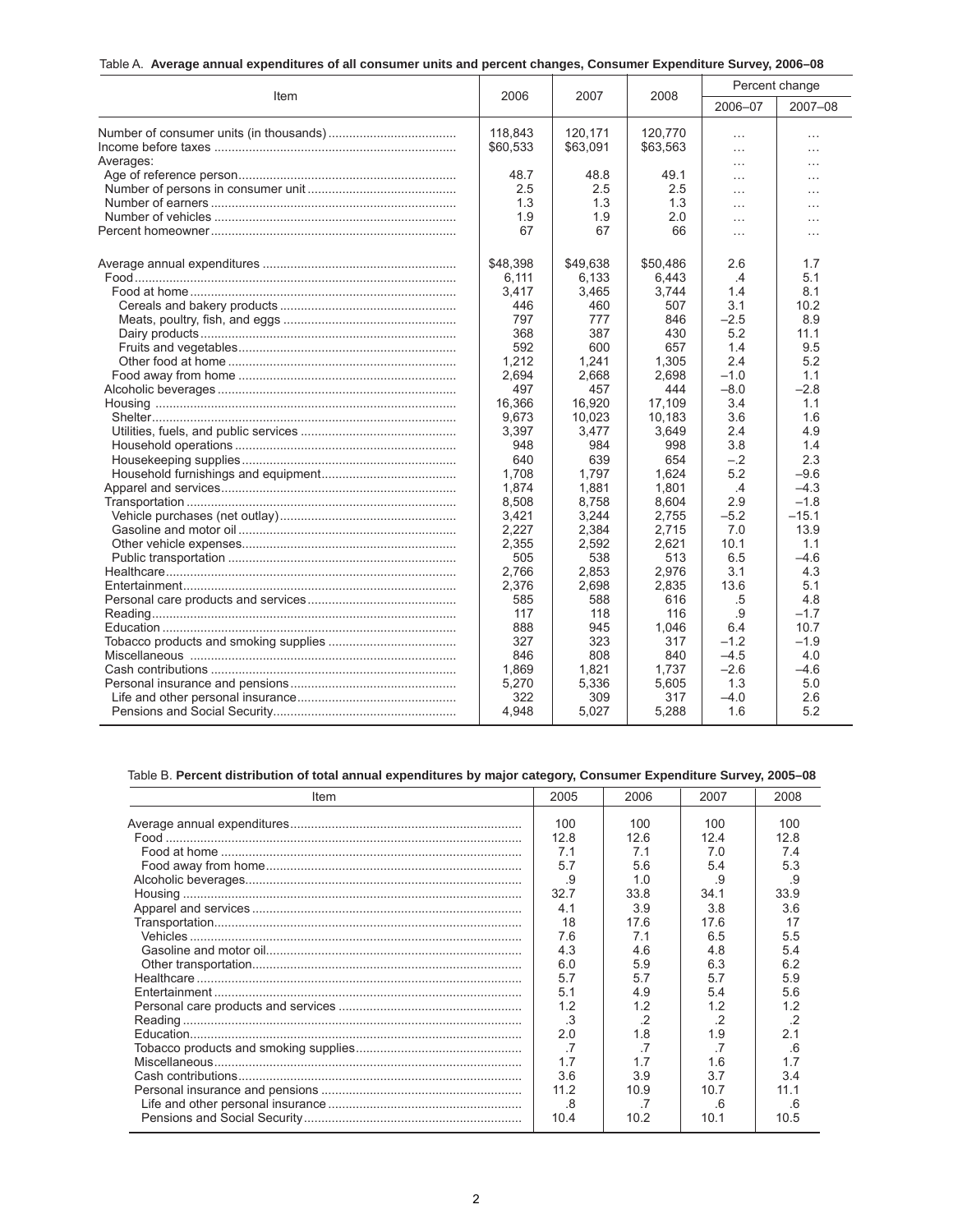

in 2008. This followed a 5.6-percent increase in personal services spending in 2007. The leading contributor to the decrease in personal service spending is the 8.8-percent decrease in expenditures on daycare centers, nursery schools, and preschools.

Expenditures on apparel and services fell by 4.3 percent in 2008, following an increase of 0.4 percent in 2007 and a decrease of 0.6 percent in 2006. Spending on women's and girls' apparel decreased 4.1 percent in 2008, while men's and boys' apparel expenditures fell 1.8 percent. The 4.0-percent decrease in footwear spending in 2008 followed a 7.6-percent increase in 2007. Expenditures on other apparel products fell by 10.1 percent in 2008. Other apparel products and services include items such as jewelry, alterations, and drycleaning.

Transportation spending fell by 1.8 percent in 2008, following increases of 2.9 percent and 2.0 percent in 2007 and 2006, respectively. The mix of spending among the subcomponents of transportation varied in 2008: public transportation spending was down 4.6 percent, vehicle insurance expenditures increased 3.9 percent, and maintenance and repairs spending decreased 0.9 percent. Vehicle purchases, the largest subcomponent of transportation spending, fell by 15.1 percent. Spending on new cars and new trucks, a subcomponent of vehicle purchases, decreased 17.0 percent. Specifically, new car expenditures rose 5.6 percent, whereas new truck expenditures fell 35.7 percent. Vehicle purchases typically consist of large expenditures made infrequently, so it is common to see fluctuations from year to year because even small changes in the percentage of consumer units purchasing vehicles can affect the mean expenditure for that category; nevertheless, compared with the 3.5-percent drop in 2006 and the 5.2-percent drop in 2007, the change in 2008 was large. The increase in gasoline and motor oil (13.9 percent) was less than the 17.0-percent rise in motor fuel prices as measured by the CPI. Across the income quintiles, only the lowest income quintile experienced an increase in transportation spending (5.8 percent). Those in the fourth income quintile had the largest decrease in transportation spending, at 5.3 percent. The lowest income quintile also witnessed the largest increase in gasoline and oil expenditures and public transportation expenditures, with 18.8-percent and 28.7-percent increases, respectively.

Expenditures on healthcare increased 4.3 percent in 2008, compared with the 3.1-percent increase in 2007 and the 3.8-percent increase in 2006. As one would expect, the percent of total expenditures allocated to healthcare increases with age. Chart 2 shows the shares of total expenditures for healthcare in 1998 and 2008 by age group. Over that period, expenditure shares increased for most groups.

Of the healthcare subcomponents, health insurance (7.0 percent), medical services (2.5 percent), and drugs (0.2 percent) posted spending increases. The increase in health insurance was larger than the 5.5-percent increase in 2007 but smaller than the increase of 7.6 percent in 2006. The 55-to-64-year-old group showed the largest increase (10.0 percent) in healthcare expenditures in 2008, followed by the 35-to-45-year-old group (7.9 percent) and the 45-to-54-year-old group (4.9 percent). The under-25 age group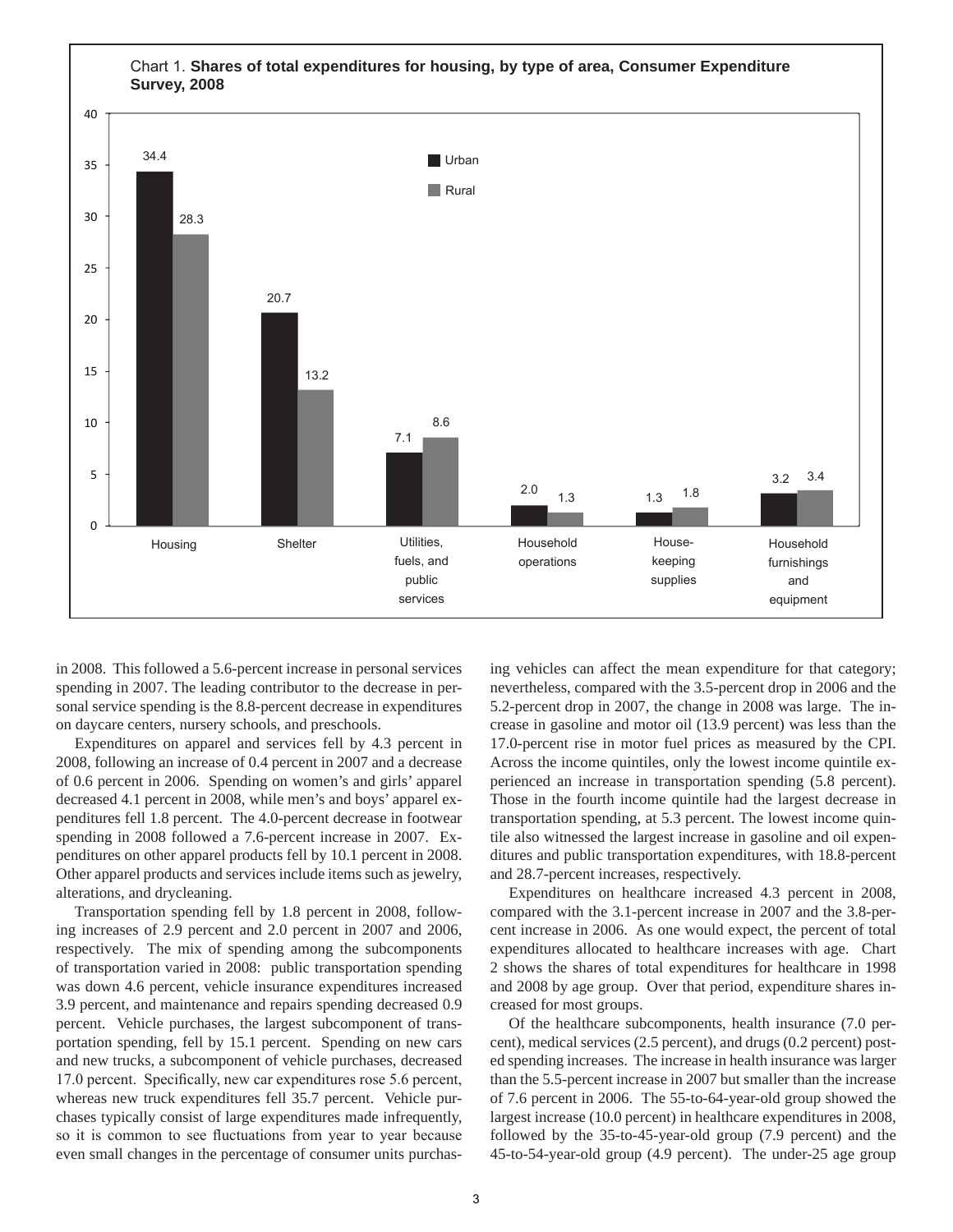

experienced a decrease of 14.8 percent in healthcare spending in 2008, the largest for any age group. While medical services spending rose a relatively small percentage across all consumer units, spending by the 55-to-64-year-old group increased by 15.7 percent, and the 75-years-and-older age group increased by 11.8 percent. Health insurance premiums rose substantially for middle aged consumer units; specifically, those age 45 to 54 years (9.9 percent) and aged 55 to 64 years (11.1 percent). Healthcare drug expenses remained almost constant for all consumer units in 2008. The increases in drug spending were mostly seen in the younger population: the under-25 age group increased 13.6 percent, the 25-to-34-year-old group increased 5.9 percent, and the 35-to-44-year-old group increased 15.2 percent. Those increases were nearly offset by the decreases in drug spending among the older population: the 45-to-54-year-old group decreased 13.3 percent, and the 65-and-older age group decreased 4.4 percent. Prescription drug spending dropped 2.1 percent for those 65 years and older. This is likely due to increased participation in the Medicare prescription drug benefit program that began in 2006. For the same age group, prescription drug spending dropped by 7.3 percent in 2007 and by 12.4 percent in 2006.

The 5.1-percent increase in entertainment spending in 2008 followed a 13.6-percent increase in 2007. In 2008, expenditures for pets, toys, hobbies, and playground equipment rose by 25.7 percent. The only other subcomponent of entertainment spending to increase in 2008 was audio and visual equipment and services, which increased 5.0 percent. Other entertainment supplies, equipment, and services spending decreased by 2.8 percent in 2008, compared with an increase of 9.3 percent in 2007. This subcomponent includes items such as recreational vehicles, boats, and campers, which are typically large and infrequent purchases. It is common to see volatility from year to year because even small changes in the percentage of consumer units purchasing these items can affect the mean expenditure for the subcomponent.

Spending on personal insurance and pensions increased by 5.0 percent in 2008, up from the 1.3-percent increase in 2007. In 2008, an increase of 2.6 percent in life insurance and other personal insurance spending coincided with the 5.2-percent increase in pensions and Social Security spending.

In regards to other spending components, expenditures on cash contributions decreased 4.6 percent in 2008, following a decrease of 2.6 percent in 2007 and an increase of 12.4 percent in 2006. The 2008 decrease was due largely to decreases in contributions to charities and other organizations (38.8 percent), in child support expenditures (6.6 percent), and gifts of stocks, bonds, and mutual funds to those who are not members of the consumer unit (66.1 percent), all of which reflected the recession going on in the U.S. economy in 2008. Also, a relatively low percentage of consumer units report gifts of stocks, bonds, and mutual funds to people who are not members of the consumer unit, and the amounts contributed can be large; thus, expenditure changes in this category tend to be volatile.

Spending on personal care products and services increased by 4.8 percent in 2008, which followed an increase of 0.5 percent in 2007 and an increase of 8.1 percent in 2006. Reading expenditures decreased 1.7 percent in 2008, following an increase of 0.9 percent in 2007. In 2008, education spending increased by 10.7 percent, after an increase of 6.4 percent in 2007 and a decrease of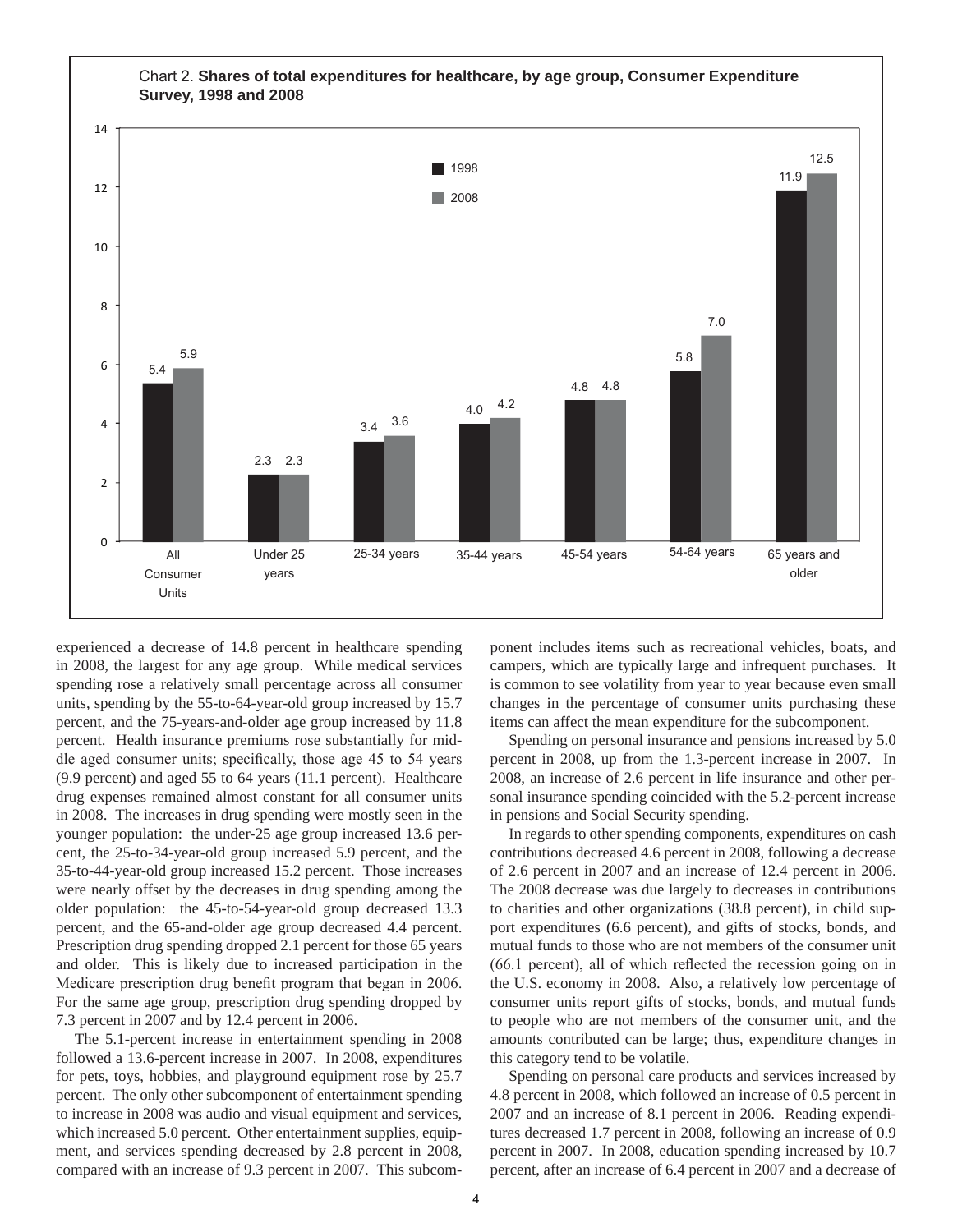5.5 percent in 2006. The two subcomponents of education that accounted for most of the increase in 2008 were college tuition (11.3 percent) and elementary and high school tuition (24.1 percent). These large expenditures with low percent reporting by consumer units display volatility from year to year. Spending on alcoholic beverages also has shown some volatility over the 2006–08 period: expenditures fell by 2.8 percent in 2008, following a decrease of 8.0 percent in 2007, and an increase of 16.7 percent in 2006. Spending on tobacco products and smoking supplies decreased by 1.9 percent in 2008, after a decrease of 1.2 percent in 2007.

In May 2008, the Internal Revenue Service (IRS) started mailing Economic Stimulus Payments (also called tax rebates) to an estimated 130 million income tax filers. Through questions added to the Interview survey, the CE collected data on the amount received from the tax rebate, the method by which it was received, and how it was used by recipients. The average amount received by all consumer units who reported receiving the tax rebate was \$958. For those respondents that were asked how they used their rebates, the largest percentage reported using it mostly for paying off debt (49.1 percent), followed by those using it mostly for spending (30.2 percent). For further information on the tax rebate data, see the report on the CE section of the BLS Web site (**http:// www.bls.gov/cex/taxrebate.htm**).

#### **Brief description of the Consumer Expenditure Survey**

The current Consumer Expenditure Survey (CE) program began in 1980. Its principal objective is to collect information on the buying habits of American consumers. Consumer expenditure data are used in a variety of research endeavors by Government, business, labor, and academic analysts. In addition, the data are required for the regular revision of the CPI market basket.

The survey, which is conducted by the U.S. Census Bureau for the Bureau of Labor Statistics, consists of two components: a diary (or recordkeeping) survey completed by participating consumer units for two consecutive 1-week periods and an interview survey through which expenditures of consumer units are obtained in five interviews conducted at 3-month intervals. Results in this report are based on integrated data from both surveys.

Survey participants record dollar amounts for goods and services purchased during the reporting period, regardless of whether or not payment is made at the time of purchase. Expenditure amounts include all sales and excise taxes for all items purchased by the consumer unit. Excluded from both surveys are all business-related expenditures, as well as expenditures for which the consumer unit is reimbursed.

Each component of the survey queries an independent sample of consumer units that is representative of the U.S. population. For the Diary Survey, about 7,000 consumer units are sampled each year. Each consumer unit keeps a diary for two 1-week periods, yielding approximately 14,000 diaries a year. The Interview sample, selected on a rotating panel basis, surveys about 7,000 consumer units each quarter. Each consumer unit is interviewed once per quarter, for 5 consecutive quarters. Data are collected on an ongoing basis in 91 areas of the United States.

The Interview Survey is designed to capture expenditure data that respondents can reasonably recall for a period of 3 months or longer. In general, these expenditures are relatively large, such as expenditures for real property, automobiles, and major appliances, or they occur on a regular basis, like rent, utility payments, and insurance premiums. The Interview Survey also collects data on

expenditures incurred on leisure trips. Including global estimates of spending for food, it is estimated that about 95 percent of expenditures are covered in the Interview Survey. Nonprescription drugs, household supplies, and personal care items are excluded.

The Diary Survey is designed to capture expenditures on small, frequently purchased items that are normally difficult for respondents to recall. Detailed records of expenses are kept for food and beverages—consumed either at home or in eating places—and for tobacco, housekeeping supplies, nonprescription drugs, and personal care products and services. Expenditures incurred by members of the consumer unit while away from home overnight or longer are excluded from the Diary Survey. Although this survey was designed to collect information on expenditures that could not be recalled easily over an extended period, respondents are asked to report *all* expenses (except those for overnight travel) that the consumer unit incurs during the survey week.

Integrated data from the BLS Diary and Interview Surveys provide a complete accounting of consumer expenditures and income that neither survey alone is designed to do. Data on some expenditure items are collected in only one of the surveys. For example, the Diary Survey does not collect data on expenditures for overnight travel or information on reimbursements, whereas the Interview Survey does. Examples of expenditures for which reimbursements are excluded from the Diary Survey are medical care; automobile repair; and construction, repairs, alterations, and maintenance of property.

For items that are unique to one survey or the other, the choice of which survey to use as the source of data is obvious. However, there is considerable overlap in coverage between the surveys. Consequently, integrating the data involves determining the appropriate survey component from which to select expenditure items. When data are available from both surveys, the more reliable of the two (as determined by statistical methods) is selected. As a result, some items are selected from the Interview Survey, others from the Diary Survey. Because of the overlap in the item coverage between the two surveys, the survey source is periodically reviewed and statistical methods are used to select the best source.

The population coverage of the CE differs from that of the CPI. The CE data cover the total population, whereas the CPI covers only the population in urban and metropolitan areas. Definitions of components also differ between the CE and CPI. For example, homeownership is treated differently in the two surveys: actual expenditures of homeownership are reported in the CE, whereas the CPI uses a rental-equivalence approach that estimates the change in the cost of obtaining, in the rental marketplace, services equivalent to those provided by owner-occupied homes.

### **Interpreting the data**

Expenditures are averages for consumer units with specified characteristics, regardless of whether a particular unit incurred an expense for a specific item during the recordkeeping period. The average expenditure for an item may be considerably lower than the expenditure by the consumer units that purchased the item. The less frequently an item is purchased, the greater is the difference between the average for all consumer units and the average for those purchasing the item. Also, an individual consumer unit may spend more or less than the average, depending on its particular characteristics. Factors such as income, age of family members, geographic location, and personal preference also influence expenditures. Furthermore, even within groups with similar char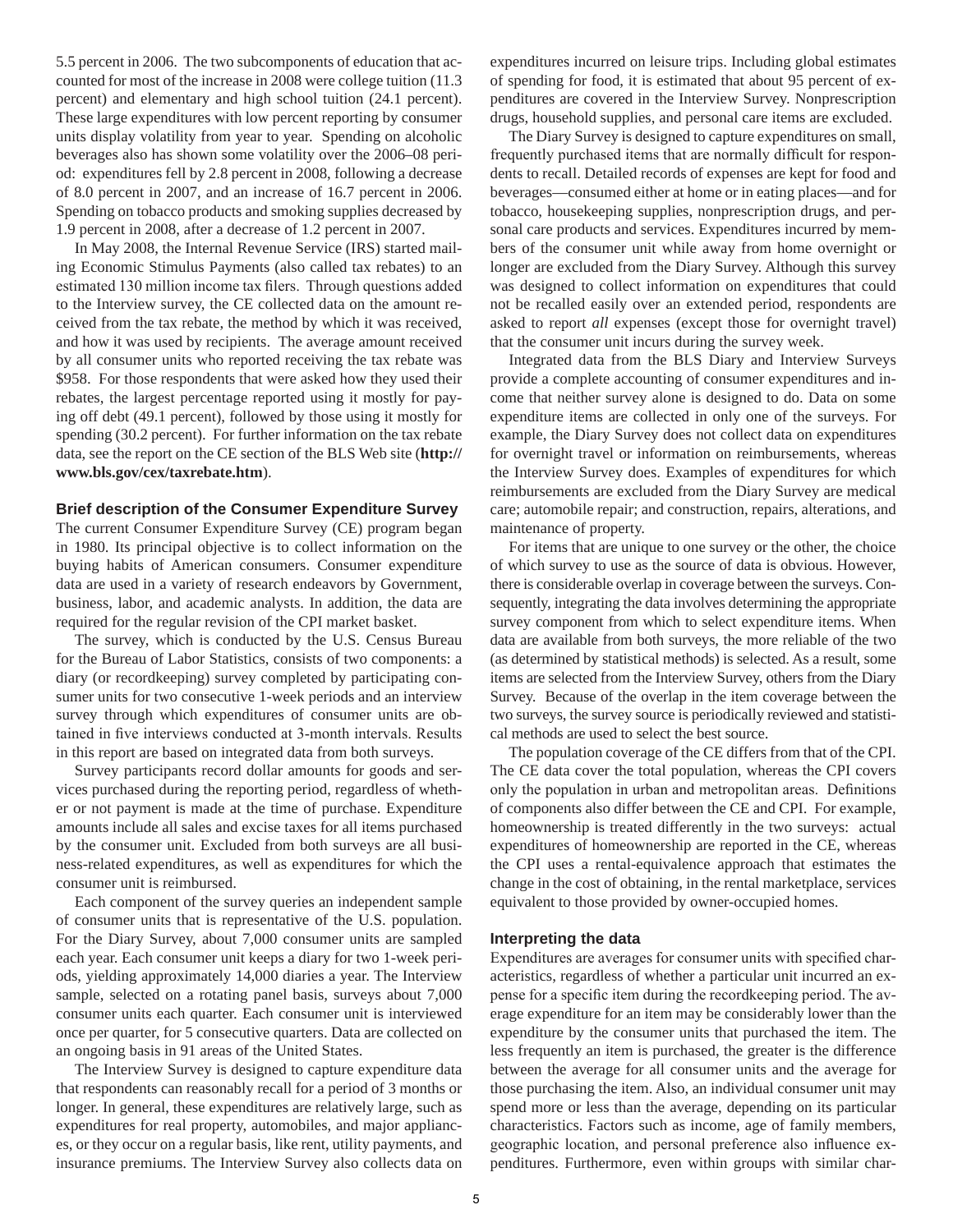acteristics, the distribution of expenditures varies substantially. These points should be considered in relating reported averages to individual circumstances.

Users of these survey data should also keep in mind that prices for many goods and services have risen since the survey was conducted. For example, rent, as measured by the CPI, rose 2.3 percent between 2008 (annual average index) and October 2009 (not seasonally adjusted).

In addition, sample surveys are subject to two types of error: sampling and nonsampling. Sampling errors occur because the data are collected from a sample representing the population, rather than from the entire population. Nonsampling errors result from the inability or unwillingness of respondents to provide correct information, differences in interviewers' abilities, mistakes in recording or coding, and other processing errors.

### **Tables and data**

Tables in this report include integrated data from both the Diary and Interview components of the CE, enabling data users to associate the full range of expenditures with consumers' demographic characteristics. Tables show data classified by income quintile, income class, age of the reference person, size of the consumer unit, composition of the consumer unit, number of earners, housing tenure, type of area (urban or rural), race, Hispanic origin, region of residence, occupation, and education. These are the same classifications published in previous reports and bulletins.

Tables for the aforementioned classifications, but with more detail than is given in this report, can be accessed via the CE section of the BLS Web site **(http://www.bls.gov/cex)**. Also available are tables showing average annual data over a 2-year period for 1) income before taxes, cross-tabulated by age, consumer unit size, or region; 2) single consumers by sex, crosstabulated by either income or age; and 3) selected Metropolitan Statistical Areas (MSAs). Data are available for 1984–2008. Other survey information available on the Web site includes answers to frequently asked questions, a glossary of terms, and order forms for survey products. Beginning with the 2000 data, estimates of standard errors for integrated Diary and Interview Survey data are also available. Many of the tables that are shown on the BLS Web site are published in biennial reports.

#### **Other available data**

The 2008 Diary and Interview Survey microdata—that is, data on individual consumer units—are available for purchase on CD-ROM. The Interview Survey files contain expenditure data in two different formats: MTAB files, which present monthly values in an item coding framework based on the CPI pricing scheme; and EXPN files, which organize expenditures by the section of the interview questionnaire in which they are collected. Expenditure values on EXPN files cover different periods, depending on the specific question asked; the files also contain relevant nonexpenditure information not found on the MTAB files. Currently available on CD-ROM are microdata files back to 1990 and for selected earlier years. For years prior to 1996 the microdata are available in ASCII text format (column parametered). Beginning in 1996 the microdata are available in either ASCII text format (column parametered) or PC SAS datasets. Beginning in 2007 the microdata are available in column-parametered ASCII, commadelimited ASCII, PC SAS, SPSS, and STATA datasets.

The Consumer Expenditure Survey also publishes Consumer Expenditure Survey anthologies. These reports include analyses of expenditure data as they apply to various topics of interest, as well as methodological and research articles pertaining to a number of survey topics. The most recent of these reports, *Consumer Expenditure Survey Anthology, 2008*, Report 1009, was published in December 2008. Additional data also are presented in articles in the *Monthly Labor Review*.

For more detailed information on the availability of current and earlier data, contact the Division of Consumer Expenditure Surveys, Bureau of Labor Statistics, Room 3985, 2 Massachusetts Avenue, NE., Washington, DC 20212-0001. Telephone: (202) 691-6900. Email: *cexinfo@bls.gov*. Internet: **http://www. bls.gov/cex**.

Material in this publication is in the public domain and, with appropriate credit, may be reproduced without permission. Information in this report is available upon request to sensory-impaired individuals: Voice phone: (202) 691-5200, Federal Relay Service: 1-800-877-8339.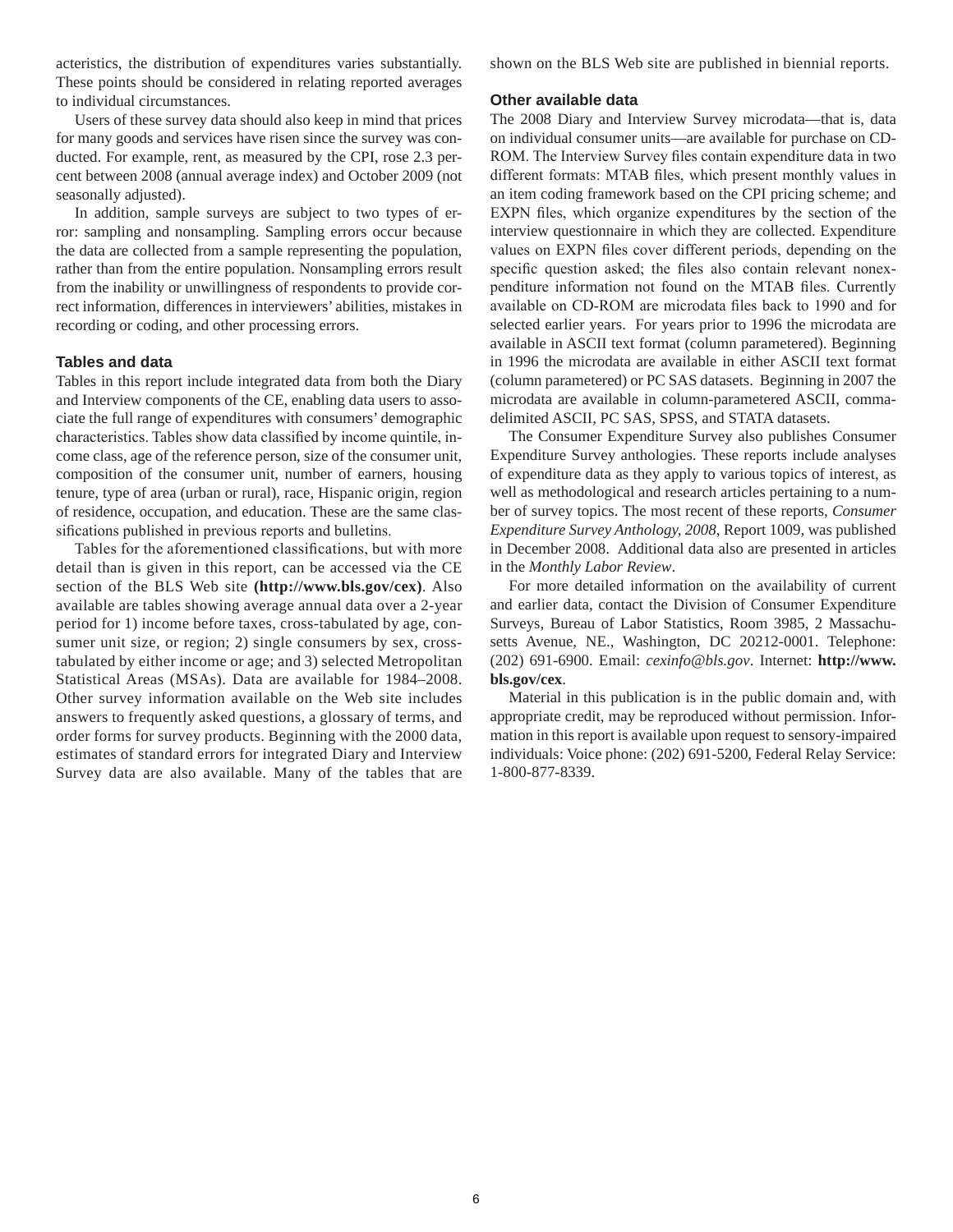# **Glossary**

*Consumer unit.* Members of a household consisting of a) occupants related by blood, marriage, adoption, or some other legal arrangement; b) a single person living alone or sharing a household with others, but who is financially independent; or c) two or more persons living together who share responsibility for at least 2 out of 3 major types of expenses—food, housing, and other expenses. Students living in university-sponsored housing are also included in the sample as separate consumer units.

*Reference person.* The first member mentioned by the respondent when asked to "start with the name of the person or one of the persons who owns or rents the home." It is with respect to this person that the relationship of other consumer unit members is determined.

*Total expenditures.* The transaction costs, including excise and sales taxes, of goods and services acquired during the interview period. Estimates include expenditures for gifts and contributions as well as payments for pensions and personal insurance.

*Income.* The combined income earned by all consumer unit members 14 years old or older during the 12 months preceding the interview. The components of income are wages and salaries; selfemployment income; Social Security and private and Government retirement income; interest, dividends, and rental and other property income; unemployment and workers' compensation and veterans' benefits; public assistance, Supplemental Security Income, and food stamps; rent or meals as pay; and regular contributions for support, such as alimony and child-support payments.

*Quintiles of income before taxes.* Categories of income reporters, ranked in ascending order of income, and divided into five equal groups. The lower limit shown in the quintiles of income before taxes indicates the amount of income before taxes of the lowest ranked consumer unit in each income quintile.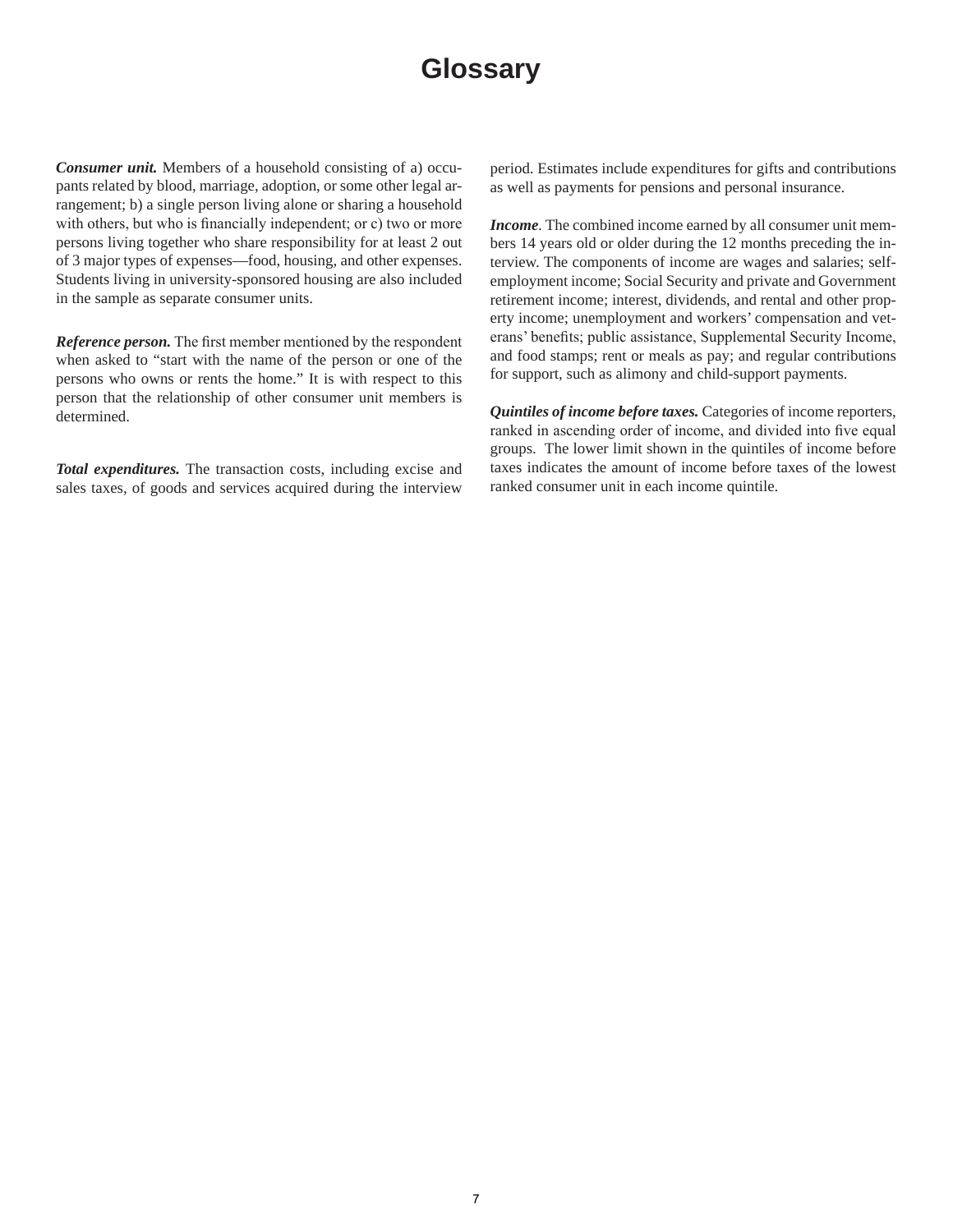| Item                                    | All                    | Lowest                     | Second                | Third                  | Fourth                      | Highest                     |
|-----------------------------------------|------------------------|----------------------------|-----------------------|------------------------|-----------------------------|-----------------------------|
|                                         | consumer               | 20                         | 20                    | 20                     | 20                          | 20                          |
|                                         | units                  | percent                    | percent               | percent                | percent                     | percent                     |
| Number of consumer units (in thousands) | 120,770                | 24,122                     | 24,143                | 24,172                 | 24,157                      | 24,177                      |
|                                         | n.a.                   | n.a.                       | \$19,065              | \$36,271               | \$59,087                    | \$93,358                    |
| Consumer unit characteristics:          | \$63,563<br>49.1       | \$10,263<br>51.6           | \$27,442<br>51.6      | \$47,196<br>47.9       | \$74,090<br>46.9            | \$158,652<br>47.4           |
| Average number in consumer unit:        | 2.5<br>.6<br>.3<br>1.3 | 1.7<br>$\cdot$<br>.4<br>.5 | 2.2<br>.5<br>.5<br>.9 | 2.6<br>.7<br>.3<br>1.4 | 2.8<br>.7<br>$\cdot$<br>1.7 | 3.2<br>.8<br>$\cdot$<br>2.0 |
|                                         | 2.0                    | 1.0                        | 1.5                   | 2.0                    | 2.4                         | 2.8                         |
|                                         | 66                     | 39                         | 56                    | 67                     | 79                          | 91                          |
| Average annual expenditures             | \$50,486               | \$22,304                   | \$31,751              | \$42.659               | \$58,632                    | \$97,003                    |
|                                         | 6,443                  | 3,473                      | 4,560                 | 5,602                  | 7,589                       | 10,982                      |
|                                         | 3.744                  | 2,369                      | 2,929                 | 3.436                  | 4,340                       | 5.645                       |
| Cereals and bakery products             | 507                    | 330                        | 380                   | 461                    | 598                         | 764                         |
| Meats, poultry, fish, and eggs          | 846                    | 542                        | 715                   | 809                    | 956                         | 1.209                       |
|                                         | 430                    | 280                        | 329                   | 386                    | 489                         | 664                         |
|                                         | 657                    | 409                        | 524                   | 583                    | 753                         | 1,015                       |
|                                         | 1,305                  | 808                        | 982                   | 1,196                  | 1,543                       | 1.994                       |
|                                         | 2,698                  | 1,103                      | 1,631                 | 2,167                  | 3,249                       | 5,336                       |
|                                         | 444                    | 183                        | 275                   | 350                    | 539                         | 873                         |
|                                         | 17,109                 | 8,900                      | 11,583                | 14.917                 | 19.327                      | 30.791                      |
|                                         | 10,183                 | 5,287                      | 6,743                 | 8,743                  | 11,307                      | 18,820                      |
|                                         | 6,760                  | 1,856                      | 3,169                 | 5,346                  | 8,318                       | 15,098                      |
|                                         | 2,724                  | 3,259                      | 3,311                 | 3,045                  | 2,352                       | 1,657                       |
|                                         | 698                    | 173                        | 263                   | 351                    | 637                         | 2.066                       |
| Utilities, fuels, and public services   | 3.649                  | 2,238                      | 3,019                 | 3,580                  | 4.229                       | 5.177                       |
|                                         | 998                    | 351                        | 510                   | 692                    | 1.142                       | 2.291                       |
|                                         | 654                    | 373                        | 454                   | 553                    | 759                         | 1,132                       |
| Household furnishings and equipment     | 1.624                  | 651                        | 857                   | 1.351                  | 1.890                       | 3,371                       |
|                                         | 1,801                  | 962                        | 1,151                 | 1,361                  | 2,037                       | 3,490                       |
|                                         | 8.604                  | 3.430                      | 5.657                 | 7.834                  | 10.469                      | 15.614                      |
| Vehicle purchases (net outlay)          | 2.755                  | 845                        | 1,672                 | 2.490                  | 3,304                       | 5.457                       |
|                                         | 2.715                  | 1.243                      | 2.019                 | 2.704                  | 3.418                       | 4.186                       |
|                                         | 2,621                  | 1,122                      | 1.740                 | 2,340                  | 3,263                       | 4,636                       |
|                                         | 513                    | 220                        | 226                   | 300                    | 483                         | 1,335                       |
|                                         | 2,976                  | 1,624                      | 2,457                 | 2,886                  | 3,518                       | 4,391                       |
|                                         | 2.835                  | 1.082                      | 1.716                 | 2,422                  | 3,276                       | 5,673                       |
| Personal care products and services     | 616                    | 306                        | 402                   | 512                    | 702                         | 1,157                       |
|                                         | 116                    | 55                         | 73                    | 101                    | 128                         | 225                         |
|                                         | 1,046                  | 625                        | 361                   | 498                    | 843                         | 2,899                       |
| Tobacco products and smoking supplies   | 317                    | 268                        | 311                   | 354                    | 382                         | 268                         |
|                                         | 840                    | 297                        | 512                   | 758                    | 954                         | 1,675                       |
|                                         | 1,737                  | 567                        | 915                   | 1,315                  | 2,042                       | 3,839                       |
| Personal insurance and pensions         | 5,605                  | 532                        | 1,778                 | 3,748                  | 6,825                       | 15,126                      |
| Life and other personal insurance       | 317                    | 83                         | 146                   | 236                    | 350                         | 767                         |
| Pensions and Social Security            | 5,288                  | 449                        | 1,632                 | 3,512                  | 6,475                       | 14,358                      |

#### **Table 1. Quintiles of income before taxes: Average annual expenditures and characteristics, Consumer Expenditure Survey, 2008**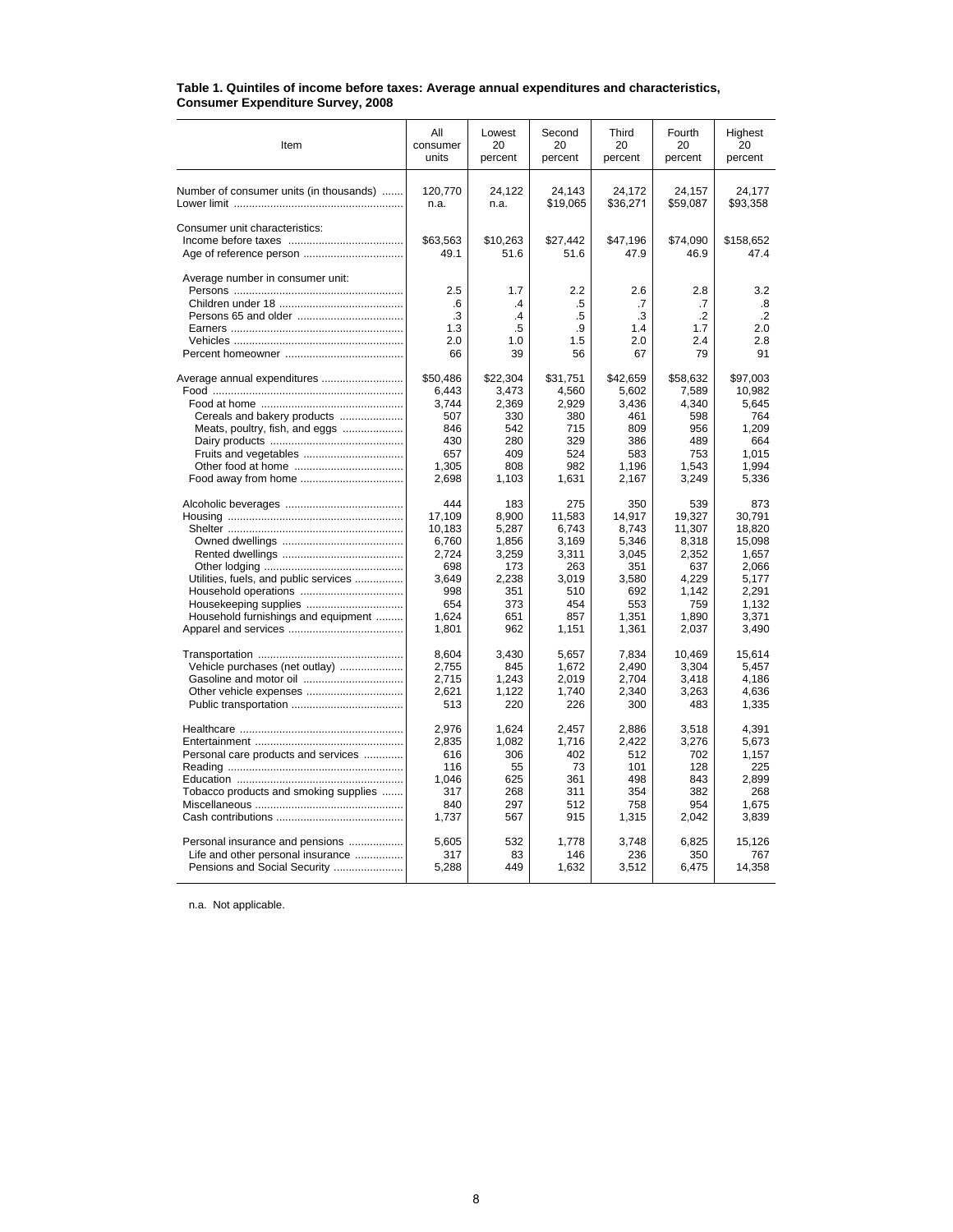# **Table 2. Income before taxes: Average annual expenditures and characteristics, Consumer Expenditure Survey, 2008**

| Item                                    | All              | Less                       | \$5,000         | \$10,000                      | \$15,000                 | \$20,000         | \$30,000               | \$40,000         | \$50,000             | \$70.000          |
|-----------------------------------------|------------------|----------------------------|-----------------|-------------------------------|--------------------------|------------------|------------------------|------------------|----------------------|-------------------|
|                                         | consumer         | than                       | to              | to                            | to                       | to               | to                     | to               | to                   | and               |
|                                         | units            | \$5,000                    | \$9,999         | \$14,999                      | \$19,999                 | \$29,999         | \$39,999               | \$49,999         | \$69,999             | more              |
| Number of consumer units (in thousands) | 120,770          | 4,463                      | 5,340           | 7,883                         | 7,625                    | 14,700           | 12,198                 | 11,287           | 18,287               | 38,987            |
| Consumer unit characteristics:          | \$63,563<br>49.1 | - \$1,092<br>41.9          | \$8,003<br>48.9 | \$12,662<br>56.2              | \$17,461<br>55.6         | \$24,896<br>52.5 | \$34,708<br>49.4       | \$44,733<br>47.9 | \$59,319<br>47.0     | \$128,930<br>47.1 |
| Average number in consumer unit:        | 2.5<br>.6        | 1.7                        | 1.6             | 1.7                           | 1.8                      | 2.1              | 2.3                    | 2.5              | 2.7                  | 3.1<br>.8         |
| Persons 65 and older                    | .3<br>1.3        | .4<br>$\overline{2}$<br>.5 | .3<br>.3<br>.4  | $\mathcal{A}$<br>.5<br>$.5\,$ | $\mathcal{A}$<br>.5<br>6 | .5<br>.5<br>.9   | .6<br>$\cdot$ 4<br>1.1 | .6<br>.3<br>1.3  | .7<br>$\cdot$<br>1.6 | $\cdot$ .2<br>1.9 |
|                                         | 2.0              | .9                         | .8              | 1.0                           | 1.2                      | 1.5              | 1.7                    | 1.9              | 2.2                  | 2.7               |
|                                         | 66               | 29                         | 29              | 42                            | 50                       | 56               | 60                     | 64               | 73                   | 88                |
| Average annual expenditures             | \$50,486         | \$23,036                   | \$19,125        | \$21,120                      | \$25,536                 | \$30,367         | \$35,778               | \$40,527         | \$50.465             | \$83.700          |
|                                         | 6,443            | 3,872                      | 3,184           | 3,320                         | 3,556                    | 4,209            | 5,130                  | 5,446            | 6,388                | 9,884             |
|                                         | 3.744            | 2,493                      | 2,166           | 2,286                         | 2,474                    | 2,751            | 3,243                  | 3,338            | 3,762                | 5,253             |
| Cereals and bakery products             | 507              | 355                        | 281             | 330                           | 343                      | 361              | 425                    | 437              | 508                  | 720               |
| Meats, poultry, fish, and eggs          | 846              | 557                        | 537             | 532                           | 540                      | 669              | 791                    | 794              | 848                  | 1,133             |
|                                         | 430              | 292                        | 253             | 261                           | 310                      | 299              | 379                    | 371              | 417                  | 612               |
| Fruits and vegetables                   | 657              | 437                        | 391             | 391                           | 421                      | 492              | 570                    | 556              | 662                  | 929               |
| Other food at home                      | 1,305            | 853                        | 704             | 771                           | 860                      | 930              | 1,079                  | 1,181            | 1,327                | 1,859             |
|                                         | 2,698            | 1,379                      | 1,018           | 1,035                         | 1,081                    | 1,458            | 1,887                  | 2,108            | 2,626                | 4,631             |
|                                         | 444              | 269                        | 175             | 190                           | 137                      | 230              | 317                    | 374              | 445                  | 749               |
|                                         | 17,109           | 9,020                      | 7,640           | 8,657                         | 10,083                   | 11,241           | 12,541                 | 14,599           | 17,056               | 26,789            |
|                                         | 10,183           | 5,908                      | 4,595           | 4,879                         | 5,874                    | 6,502            | 7,266                  | 8,590            | 10,062               | 16.171            |
|                                         | 6,760            | 2,424                      | 1,323           | 1,593                         | 2,267                    | 2,984            | 3,673                  | 5,080            | 6,789                | 12,788            |
|                                         | 2,724            | 3,203                      | 3,147           | 3,135                         | 3,453                    | 3,258            | 3,292                  | 3,183            | 2,759                | 1,858             |
|                                         | 698              | 280                        | 125             | 151                           | 153                      | 260              | 301                    | 328              | 514                  | 1,525             |
| Utilities, fuels, and public services   | 3,649            | 1,859                      | 1,967           | 2,359                         | 2,595                    | 2,971            | 3.244                  | 3,488            | 3,876                | 4,875             |
|                                         | 998              | 259                        | 234             | 374                           | 483                      | 505              | 541                    | 620              | 940                  | 1,878             |
|                                         | 654              | 309                        | 280             | 420                           | 388                      | 443              | 515                    | 533              | 630                  | 1.007             |
| Household furnishings and equipment     | 1,624            | 685                        | 564             | 625                           | 744                      | 819              | 975                    | 1,369            | 1,548                | 2,858             |
|                                         | 1,801            | 1,006                      | 845             | 983                           | 929                      | 1,105            | 1,381                  | 1,241            | 1,713                | 2,945             |
|                                         | 8,604            | 3,088                      | 2,931           | 2,987                         | 4,457                    | 5,591            | 6,436                  | 7,225            | 9,359                | 13,805            |
| Vehicle purchases (net outlay)          | 2,755            | 430                        | 810             | 606                           | 1,346                    | 1,770            | 2,069                  | 2,098            | 3,093                | 4,615             |
|                                         | 2,715            | 1,225                      | 1,090           | 1,179                         | 1,464                    | 1,922            | 2,310                  | 2,620            | 3,033                | 3,967             |
| Other vehicle expenses                  | 2,621            | 1,131                      | 755             | 1,006                         | 1,494                    | 1,688            | 1,803                  | 2,248            | 2,841                | 4,192             |
|                                         | 513              | 303                        | 277             | 196                           | 153                      | 211              | 254                    | 259              | 393                  | 1,031             |
|                                         | 2,976            | 1,384                      | 1,207           | 1,660                         | 2,108                    | 2,403            | 2,696                  | 2,741            | 3,229                | 4,087             |
|                                         | 2,835            | 1,393                      | 917             | 961                           | 1,169                    | 1,629            | 1,874                  | 2,122            | 2,936                | 4,875             |
| Personal care products and services     | 616              | 379                        | 254             | 277                           | 336                      | 378              | 467                    | 503              | 591                  | 994               |
|                                         | 116              | 51                         | 40              | 50                            | 73                       | 74               | 77                     | 91               | 118                  | 190               |
|                                         | 1,046            | 1,059                      | 839             | 489                           | 286                      | 316              | 406                    | 495              | 613                  | 2,171             |
| Tobacco products and smoking supplies   | 317              | 227                        | 241             | 305                           | 264                      | 313              | 317                    | 347              | 392                  | 307               |
|                                         | 840              | 358                        | 191             | 236                           | 441                      | 440              | 623                    | 693              | 899                  | 1,414             |
|                                         | 1,737            | 533                        | 362             | 545                           | 834                      | 865              | 1,106                  | 1,188            | 1,529                | 3,262             |
| Personal insurance and pensions         | 5,605            | 397                        | 299             | 461                           | 865                      | 1,573            | 2,406                  | 3,462            | 5,197                | 12,228            |
| Life and other personal insurance       | 317              | 94                         | 47              | 98                            | 83                       | 142              | 181                    | 211              | 282                  | 625               |
| Pensions and Social Security            | 5,288            | 303                        | 252             | 363                           | 782                      | 1,431            | 2,226                  | 3,251            | 4,915                | 11,603            |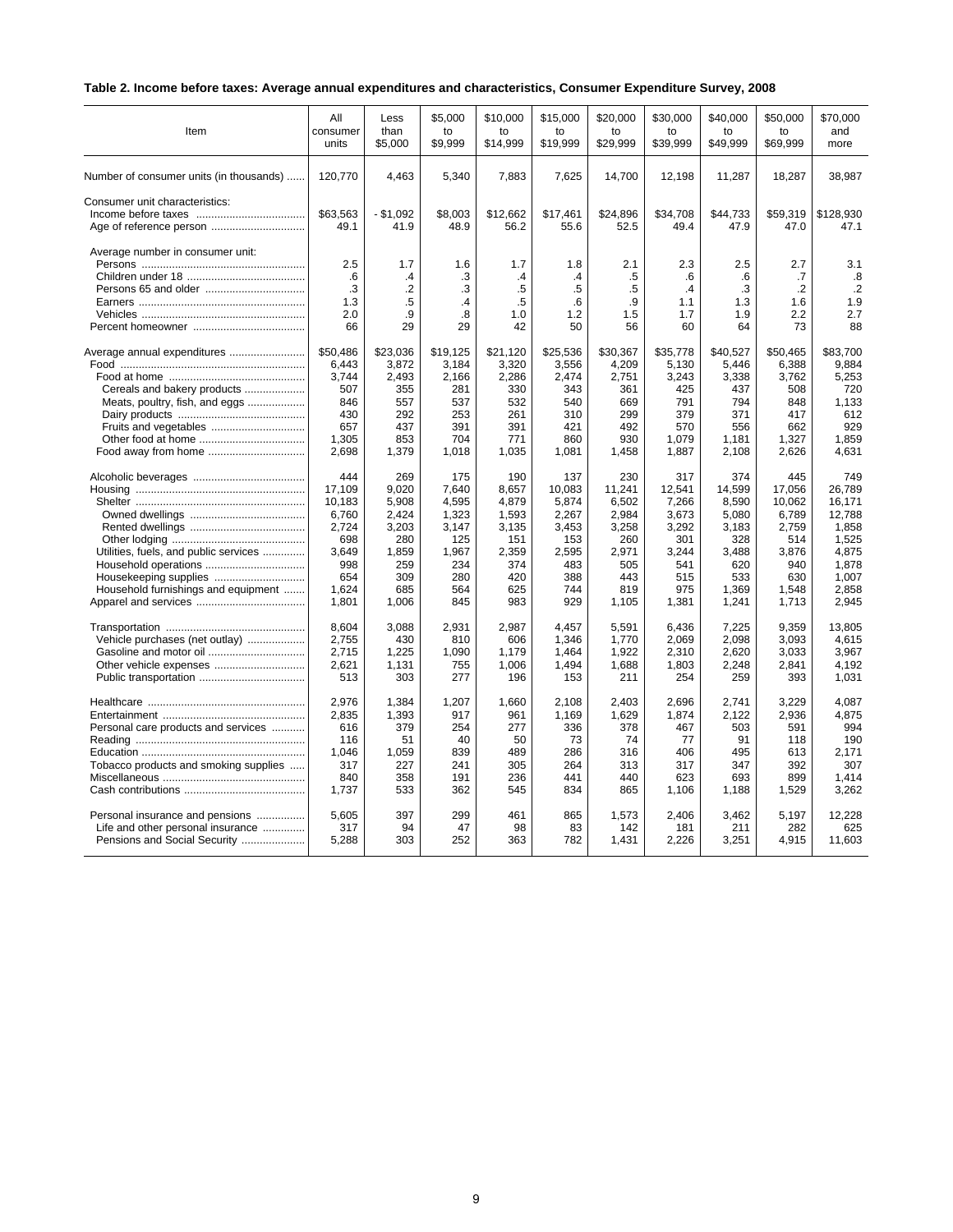|      | Table 3. Higher income before taxes: Average annual expenditures and characteristics, Consumer Expenditure Survey, |  |
|------|--------------------------------------------------------------------------------------------------------------------|--|
| 2008 |                                                                                                                    |  |

| Item                                    | All                    | Less                              | \$70,000                       | \$80,000                    | \$100,000                   | \$100,000                      | \$120,000              | \$150,000                      |
|-----------------------------------------|------------------------|-----------------------------------|--------------------------------|-----------------------------|-----------------------------|--------------------------------|------------------------|--------------------------------|
|                                         | consumer               | than                              | to                             | to                          | and                         | to                             | to                     | and                            |
|                                         | units                  | \$70,000                          | \$79,999                       | \$99,999                    | more                        | \$119,999                      | \$149,999              | more                           |
| Number of consumer units (in thousands) | 120,770                | 81,783                            | 7,354                          | 10,017                      | 21,615                      | 7,136                          | 5,777                  | 8,702                          |
| Consumer unit characteristics:          | \$63.563<br>49.1       | \$32.401<br>50.0                  | \$74.486<br>46.1               | \$88.839<br>46.9            | \$166.035<br>47.5           | \$108.630<br>46.8              | \$132.531<br>47.2      | \$235.348<br>48.3              |
| Average number in consumer unit:        | 2.5<br>.6<br>.3<br>1.3 | 2.2<br>.5<br>$\mathcal{A}$<br>1.0 | 2.9<br>.8<br>$\cdot$ .2<br>1.8 | 3.0<br>.8<br>$\cdot$<br>1.9 | 3.2<br>.8<br>$\cdot$<br>2.0 | 3.1<br>.8<br>$\cdot$ .2<br>2.0 | 3.3<br>.9<br>.1<br>2.1 | 3.2<br>.8<br>$\cdot$ .2<br>2.1 |
|                                         | 2.0                    | 1.6                               | 2.5                            | 2.6                         | 2.8                         | 2.8                            | 2.9                    | 2.9                            |
|                                         | 66                     | 56                                | 82                             | 84                          | 92                          | 89                             | 93                     | 93                             |
| Average annual expenditures             | \$50,486               | \$34,687                          | \$58,742                       | \$67,180                    | \$100,065                   | \$77,586                       | \$91,590               | \$124,678                      |
|                                         | 6.443                  | 4.818                             | 7.503                          | 8.760                       | 11.302                      | 9.773                          | 10.969                 | 13.011                         |
|                                         | 3,744                  | 3,033                             | 4,312                          | 5,062                       | 5,690                       | 5,390                          | 5,755                  | 5,940                          |
| Cereals and bakery products             | 507                    | 407                               | 593                            | 718                         | 766                         | 743                            | 782                    | 778                            |
| Meats, poultry, fish, and eggs          | 846                    | 711                               | 952                            | 1,092                       | 1,220                       | 1,183                          | 1,194                  | 1,279                          |
|                                         | 430                    | 344                               | 484                            | 601                         | 664                         | 627                            | 680                    | 690                            |
|                                         | 657                    | 529                               | 735                            | 878                         | 1,025                       | 946                            | 991                    | 1,132                          |
|                                         | 1,305                  | 1.043                             | 1.548                          | 1.773                       | 2.015                       | 1.891                          | 2.107                  | 2.061                          |
|                                         | 2,698                  | 1,784                             | 3,191                          | 3,698                       | 5,611                       | 4,383                          | 5,214                  | 7,071                          |
|                                         | 444                    | 300                               | 507                            | 584                         | 919                         | 761                            | 904                    | 1,083                          |
|                                         | 17,109                 | 12,499                            | 19,617                         | 21,360                      | 31,784                      | 25,002                         | 28,058                 | 39,909                         |
|                                         | 10,183                 | 7,328                             | 11,633                         | 12,396                      | 19,465                      | 15,095                         | 16,754                 | 24,848                         |
|                                         | 6,760                  | 3,887                             | 8,824                          | 9,567                       | 15,629                      | 12,179                         | 13,792                 | 19,679                         |
|                                         | 2,724                  | 3,137                             | 2,194                          | 2,087                       | 1,638                       | 1,587                          | 1,400                  | 1,838                          |
|                                         | 698                    | 304                               | 615                            | 742                         | 2,198                       | 1,330                          | 1,562                  | 3,332                          |
| Utilities, fuels, and public services   | 3,649                  | 3,065                             | 4,257                          | 4,536                       | 5,242                       | 4,632                          | 5,083                  | 5,848                          |
|                                         | 998                    | 578                               | 1,097                          | 1,367                       | 2,381                       | 1,487                          | 2,033                  | 3,345                          |
|                                         | 654                    | 488                               | 728                            | 898                         | 1,165                       | 1,147                          | 1,097                  | 1,238                          |
| Household furnishings and equipment     | 1,624                  | 1,039                             | 1,902                          | 2,163                       | 3,531                       | 2,642                          | 3,091                  | 4,631                          |
|                                         | 1,801                  | 1,260                             | 1,813                          | 2,351                       | 3,643                       | 2,734                          | 3,122                  | 4,886                          |
|                                         | 8,604                  | 6,127                             | 10,449                         | 12,227                      | 15,674                      | 13,424                         | 15,720                 | 17,486                         |
| Vehicle purchases (net outlay)          | 2.755                  | 1,868                             | 3,114                          | 3.916                       | 5.450                       | 4,546                          | 5,764                  | 5,984                          |
|                                         | 2,715                  | 2,118                             | 3,528                          | 3,770                       | 4,208                       | 3,954                          | 4,237                  | 4,396                          |
|                                         | 2.621                  | 1,875                             | 3,296                          | 3,932                       | 4,612                       | 4,106                          | 4.568                  | 5.048                          |
|                                         | 513                    | 266                               | 512                            | 608                         | 1,404                       | 818                            | 1,151                  | 2,058                          |
|                                         | 2,976                  | 2,446                             | 3,503                          | 3,695                       | 4,471                       | 4,037                          | 4,316                  | 4,931                          |
|                                         | 2.835                  | 1,866                             | 3,261                          | 3,982                       | 5,869                       | 4,306                          | 6,363                  | 6,835                          |
| Personal care products and services     | 616                    | 436                               | 700                            | 788                         | 1,198                       | 947                            | 1,138                  | 1,472                          |
|                                         | 116                    | 81                                | 128                            | 145                         | 233                         | 197                            | 210                    | 278                            |
|                                         | 1,046                  | 509                               | 808                            | 1,179                       | 3,096                       | 1,662                          | 1,934                  | 5,044                          |
| Tobacco products and smoking supplies   | 317                    | 321                               | 385                            | 354                         | 258                         | 322                            | 244                    | 217                            |
|                                         | 840                    | 566                               | 929                            | 1,012                       | 1,767                       | 1,278                          | 1,612                  | 2,277                          |
|                                         | 1,737                  | 1,009                             | 2,200                          | 2,318                       | 4,061                       | 2,357                          | 3,054                  | 6,127                          |
| Personal insurance and pensions         | 5,605                  | 2.448                             | 6,939                          | 8,425                       | 15.791                      | 10,785                         | 13,945                 | 21,120                         |
| Life and other personal insurance       | 317                    | 170                               | 366                            | 402                         | 816                         | 503                            | 686                    | 1,160                          |
| Pensions and Social Security            | 5,288                  | 2,278                             | 6,573                          | 8,023                       | 14,974                      | 10,282                         | 13,259                 | 19,961                         |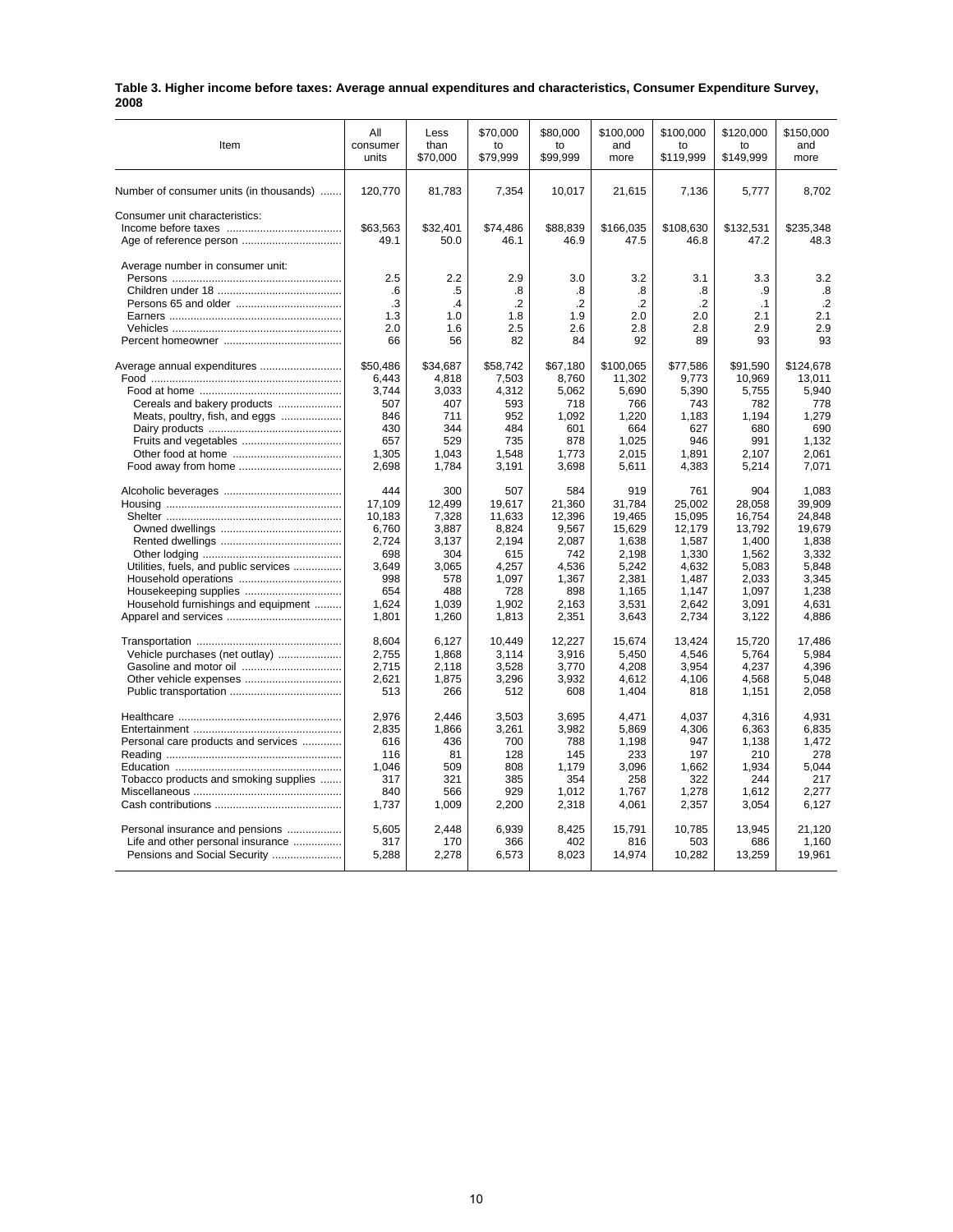# **Table 4. Age of reference person: Average annual expenditures and characteristics, Consumer Expenditure Survey, 2008**

| Item                                    | All<br>consumer<br>units | Under<br>25<br>years | 25-34<br>years   | 35-44<br>years   | 45-54<br>years   | 55-64<br>years   | 65 years<br>and older | 65-74<br>years   | 75 years<br>and older |
|-----------------------------------------|--------------------------|----------------------|------------------|------------------|------------------|------------------|-----------------------|------------------|-----------------------|
| Number of consumer units (in thousands) | 120,770                  | 8,227                | 20,208           | 22,834           | 25,614           | 19,826           | 24,062                | 12,580           | 11,481                |
| Consumer unit characteristics:          | \$63,563<br>49.1         | \$28,127<br>21.5     | \$59,878<br>29.6 | \$77,582<br>39.7 | \$81,844<br>49.4 | \$71,653<br>59.3 | \$39,341<br>75.0      | \$45,232<br>69.0 | \$32,886<br>81.6      |
| Average number in consumer unit:        | 2.5<br>.6                | 2.0<br>$\cdot$       | 2.8<br>1.0       | 3.3<br>1.4       | 2.7<br>.6        | 2.1<br>$\cdot$   | 1.7<br>(1)            | 1.8<br>.1        | 1.5<br>(1)            |
|                                         | $\cdot$ 3                | (1)                  | (1)              | (1)              | (1)              | .1               | 1.4                   | 1.4              | 1.3                   |
|                                         | 1.3                      | 1.3                  | 1.5              | 1.6              | 1.7              | 1.3              | .4                    | .6               | $\cdot$ .2            |
|                                         | 2.0                      | 1.2                  | 1.7              | 2.1              | 2.4              | 2.2              | 1.6                   | 1.8              | 1.3                   |
|                                         | 66                       | 15                   | 46               | 67               | 75               | 81               | 79                    | 81               | 76                    |
| Average annual expenditures             | \$50,486                 | \$29,325             | \$48,159         | \$58,808         | \$61,179         | \$54,783         | \$36,844              | \$41,433         | \$31,692              |
|                                         | 6.443                    | 4,447                | 6,229            | 7,849            | 7,696            | 6,357            | 4,692                 | 5,338            | 3,935                 |
|                                         | 3,744                    | 2,330                | 3,393            | 4,509            | 4,452            | 3,710            | 3,075                 | 3,421            | 2,667                 |
| Cereals and bakery products             | 507                      | 281                  | 454              | 620              | 600              | 492              | 435                   | 473              | 390                   |
| Meats, poultry, fish, and eggs          | 846                      | 573                  | 742              | 1,014            | 1,018            | 845              | 687                   | 781              | 576                   |
|                                         | 430                      | 256                  | 395              | 518              | 506              | 419              | 362                   | 406              | 309                   |
| Fruits and vegetables                   | 657                      | 370                  | 583              | 754              | 779              | 682              | 577                   | 616              | 531                   |
|                                         | 1,305                    | 851                  | 1,219            | 1,603            | 1,549            | 1,272            | 1,015                 | 1,145            | 863                   |
|                                         | 2,698                    | 2,117                | 2,836            | 3,340            | 3,244            | 2,646            | 1,617                 | 1,917            | 1,268                 |
|                                         | 444                      | 448                  | 491              | 462              | 505              | 525              | 251                   | 343              | 144                   |
|                                         | 17.109                   | 9.975                | 17,318           | 20.649           | 19.562           | 17.611           | 12.993                | 13.845           | 12.035                |
|                                         | 10,183                   | 6,530                | 10,935           | 12,689           | 11,629           | 10,122           | 6,933                 | 7,281            | 6,553                 |
|                                         | 6,760                    | 1.383                | 5.873            | 9.056            | 8.606            | 7.387            | 4.685                 | 5,334            | 3.974                 |
|                                         | 2,724                    | 4,940                | 4,734            | 3,013            | 2,037            | 1,607            | 1,658                 | 1,294            | 2,057                 |
|                                         | 698                      | 206                  | 328              | 621              | 986              | 1.128            | 590                   | 652              | 522                   |
| Utilities, fuels, and public services   | 3,649                    | 1,875                | 3,152            | 4,130            | 4,247            | 3,974            | 3,314                 | 3,538            | 3,067                 |
|                                         | 998                      | 326                  | 1,137            | 1,376            | 964              | 879              | 884                   | 750              | 1,032                 |
|                                         | 654                      | 303                  | 594              | 664              | 765              | 743              | 627                   | 747              | 485                   |
| Household furnishings and equipment     | 1,624                    | 942                  | 1,499            | 1,789            | 1,956            | 1,894            | 1,235                 | 1,529            | 898                   |
|                                         | 1,801                    | 1,351                | 1,965            | 2,235            | 2,228            | 1,622            | 1,092                 | 1,381            | 755                   |
|                                         | 8.604                    | 5.464                | 8.699            | 9.797            | 10.691           | 9.377            | 5.620                 | 6.740            | 4.392                 |
| Vehicle purchases (net outlay)          | 2,755                    | 1,988                | 3,149            | 3,122            | 3,351            | 2,999            | 1,502                 | 1,920            | 1,044                 |
|                                         | 2,715                    | 1,974                | 2,754            | 3,347            | 3,298            | 2,818            | 1,629                 | 2,045            | 1,173                 |
|                                         | 2,621                    | 1,273                | 2,380            | 2,798            | 3,414            | 2,921            | 2,039                 | 2,261            | 1,793                 |
|                                         | 513                      | 229                  | 416              | 530              | 628              | 638              | 450                   | 513              | 382                   |
|                                         | 2,976                    | 682                  | 1,737            | 2,499            | 2,930            | 3,825            | 4,605                 | 4,779            | 4.413                 |
|                                         | 2,835                    | 1,608                | 2,766            | 3,603            | 3,297            | 3,036            | 1,914                 | 2,418            | 1,349                 |
| Personal care products and services     | 616                      | 370                  | 547              | 728              | 736              | 630              | 512                   | 559              | 456                   |
|                                         | 116                      | 48                   | 79               | 102              | 124              | 157              | 142                   | 152              | 132                   |
|                                         | 1.046                    | 1,691                | 759              | 953              | 2,012            | 867              | 272                   | 345              | 192                   |
| Tobacco products and smoking supplies   | 317                      | 251                  | 298              | 354              | 437              | 354              | 161                   | 227              | 88                    |
|                                         | 840                      | 280                  | 726              | 862              | 957              | 1,316            | 588                   | 659              | 507                   |
|                                         | 1,737                    | 427                  | 1,036            | 1,550            | 2,152            | 2,163            | 2,156                 | 2,033            | 2,291                 |
| Personal insurance and pensions         | 5.605                    | 2,283                | 5,510            | 7,165            | 7,853            | 6.943            | 1,846                 | 2,616            | 1.003                 |
| Life and other personal insurance       | 317                      | 37                   | 155              | 284              | 394              | 519              | 330                   | 461              | 187                   |
| Pensions and Social Security            | 5,288                    | 2,246                | 5,354            | 6,881            | 7,458            | 6,424            | 1,516                 | 2,155            | 815                   |

<sup>1</sup> Value is less than or equal to 0.05.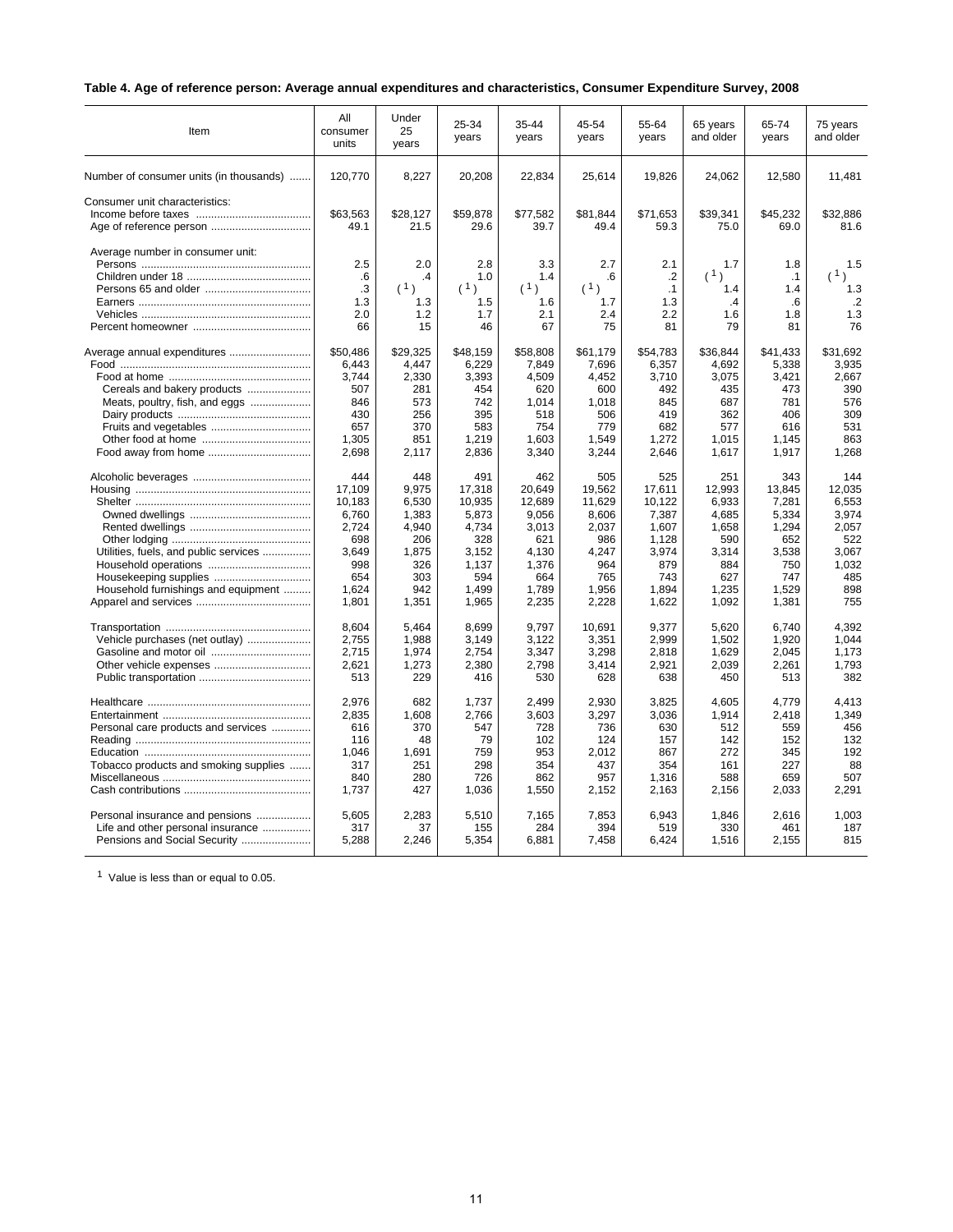#### **Table 5. Size of consumer unit: Average annual expenditures and characteristics, Consumer Expenditure Survey, 2008**

|                                         |                          |               | Two or more persons |                |                  |                 |                            |
|-----------------------------------------|--------------------------|---------------|---------------------|----------------|------------------|-----------------|----------------------------|
| Item                                    | All<br>consumer<br>units | One<br>person | Total               | Two<br>persons | Three<br>persons | Four<br>persons | Five or<br>more<br>persons |
| Number of consumer units (in thousands) | 120,770                  | 35,064        | 85,706              | 39,629         | 17,982           | 16,514          | 11,580                     |
| Consumer unit characteristics:          |                          |               |                     |                |                  |                 |                            |
|                                         | \$63,563                 | \$32,994      | \$76,068            | \$68,168       | \$77,032         | \$87,390        | \$85.464                   |
|                                         | 49.1                     | 52.6          | 47.6                | 53.9           | 44.0             | 41.1            | 41.5                       |
| Average number in consumer unit:        |                          |               |                     |                |                  |                 |                            |
|                                         | 2.5                      | 1.0           | 3.1                 | 2.0            | 3.0              | 4.0             | 5.6                        |
|                                         | .6                       | n.a.          | .9                  | $\cdot$ 1      | .8               | 1.6             | 2.7                        |
|                                         | .3                       | .3            | .3                  | .5             | .2               | $\cdot$ 1       | $\cdot$ 1                  |
|                                         | 1.3                      | .6            | 1.6                 | 1.2            | 1.7              | 1.9             | 2.2                        |
|                                         | 2.0                      | 1.1           | 2.3                 | 2.2            | 2.3              | 2.5             | 2.5                        |
|                                         | 66                       | 49            | 74                  | 75             | 69               | 75              | 72                         |
|                                         | \$50,486                 | \$30,120      | \$58,786            | \$53,320       | \$59,488         | \$65,955        | \$66,262                   |
|                                         | 6,443                    | 3,620         | 7,581               | 6,276          | 7,598            | 9,172           | 9,805                      |
|                                         | 3,744                    | 1,975         | 4,457               | 3,626          | 4,508            | 5,279           | 6,061                      |
|                                         | 507                      | 262           | 606                 | 476            | 599              | 754             | 854                        |
|                                         | 846                      | 421           | 1,017               | 821            | 1.042            | 1,153           | 1.451                      |
|                                         | 430                      | 234           | 508                 | 411            | 507              | 622             | 683                        |
|                                         | 657                      | 365           | 775                 | 654            | 791              | 884             | 1.007                      |
|                                         | 1,305                    | 693           | 1,551               | 1,264          | 1,569            | 1,866           | 2,066                      |
|                                         | 2,698                    | 1,645         | 3,124               | 2,650          | 3,090            | 3,892           | 3,743                      |
|                                         | 444                      | 374           | 473                 | 527            | 439              | 429             | 402                        |
|                                         | 17,109                   | 11,507        | 19,396              | 17,330         | 19,660           | 22,266          | 21,961                     |
|                                         | 10.183                   | 7,511         | 11,276              | 10.143         | 11.267           | 13.138          | 12.513                     |
|                                         | 6,760                    | 3,686         | 8,018               | 6,931          | 7,824            | 10,036          | 9,162                      |
|                                         | 2,724                    | 3,480         | 2,415               | 2,204          | 2,647            | 2,398           | 2,805                      |
|                                         | 698                      | 345           | 843                 | 1,008          | 796              | 704             | 546                        |
|                                         | 3,649                    | 2,265         | 4,216               | 3,798          | 4,214            | 4,635           | 5.050                      |
|                                         | 998                      | 511           | 1,197               | 884            | 1,293            | 1,667           | 1,447                      |
|                                         | 654                      | 347           | 778                 | 691            | 775              | 910             | 900                        |
| Household furnishings and equipment     | 1,624                    | 873           | 1,930               | 1,815          | 2,111            | 1,916           | 2,050                      |
|                                         | 1,801                    | 922           | 2,156               | 1,710          | 2,376            | 2,494           | 2,847                      |
|                                         | 8.604                    | 4.439         | 10,305              | 9.225          | 10.758           | 11.515          | 11.602                     |
|                                         | 2,755                    | 1,217         | 3,384               | 2,987          | 3,849            | 3,538           | 3,800                      |
|                                         | 2,715                    | 1,384         | 3,259               | 2,789          | 3,280            | 3,805           | 4,057                      |
|                                         | 2,621                    | 1,523         | 3,067               | 2,829          | 3,062            | 3,609           | 3,151                      |
|                                         | 513                      | 314           | 595                 | 620            | 568              | 563             | 594                        |
|                                         | 2.976                    | 1,821         | 3.448               | 3.972          | 2.944            | 3.039           | 3.022                      |
|                                         | 2.835                    | 1.655         | 3,315               | 3.178          | 3.070            | 3.714           | 3.612                      |
| Personal care products and services     | 616                      | 388           | 708                 | 638            | 733              | 805             | 777                        |
|                                         | 116                      | 88            | 128                 | 144            | 123              | 115             | 98                         |
|                                         | 1,046                    | 602           | 1,227               | 866            | 1,404            | 1,626           | 1,617                      |
| Tobacco products and smoking supplies   | 317                      | 214           | 359                 | 326            | 421              | 350             | 385                        |
|                                         | 840                      | 558           | 955                 | 955            | 1,005            | 946             | 888                        |
|                                         | 1,737                    | 1,314         | 1,909               | 2,079          | 1,873            | 1,603           | 1.821                      |
|                                         | 5,605                    | 2.620         | 6,826               | 6,095          | 7.084            | 7,881           | 7.426                      |
| Life and other personal insurance       | 317                      | 108           | 402                 | 421            | 399              | 380             | 376                        |
| Pensions and Social Security            | 5,288                    | 2,511         | 6,424               | 5,674          | 6,685            | 7,501           | 7,050                      |
|                                         |                          |               |                     |                |                  |                 |                            |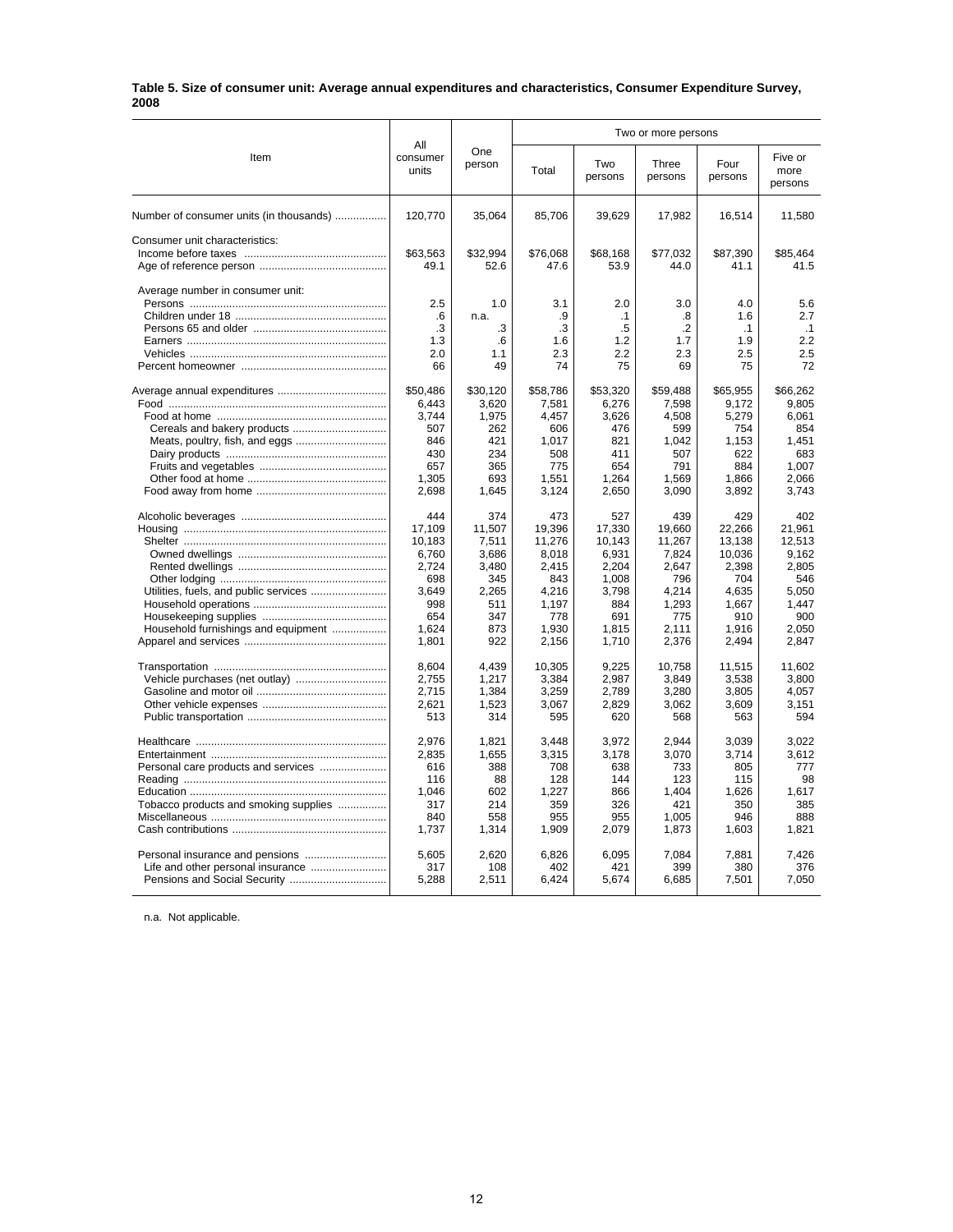# **Table 6. Composition of consumer unit: Average annual expenditures and characteristics, Consumer Expenditure Survey, 2008**

|                                         |                   |                   |                   | Husband and wife consumer units |                                |                                |                                          |                                   |                                |
|-----------------------------------------|-------------------|-------------------|-------------------|---------------------------------|--------------------------------|--------------------------------|------------------------------------------|-----------------------------------|--------------------------------|
|                                         |                   | Husband           |                   |                                 | Husband and wife with children |                                | Other                                    | One<br>parent,                    | Single<br>person               |
| Item                                    | Total             | and wife<br>only  | Total             | Oldest<br>child<br>under 6      | Oldest<br>child<br>6 to 17     | Oldest<br>child 18<br>or older | husband<br>and wife<br>consumer<br>units | at least<br>one child<br>under 18 | and other<br>consumer<br>units |
| Number of consumer units (in thousands) | 61,244            | 26,919            | 29,804            | 5,343                           | 15,479                         | 8,982                          | 4,521                                    | 6,977                             | 52,550                         |
| Consumer unit characteristics:          | \$85,829          | \$75,312          | \$94,697          | \$81,190                        | \$97,616                       | \$97,702                       | \$89,986                                 | \$37,100                          | \$41,125                       |
|                                         | 49.4              | 57.6              | 42.2              | 32.1                            | 40.1                           | 51.7                           | 48.7                                     | 38.8                              | 50.0                           |
| Average number in consumer unit:        |                   |                   |                   |                                 |                                |                                |                                          |                                   |                                |
|                                         | 3.2               | 2.0               | 4.0               | 3.5                             | 4.2                            | 3.9                            | 4.9                                      | 2.9                               | 1.6                            |
|                                         | .9                | n.a.              | 1.6               | 1.5                             | 2.2                            | .6                             | 1.4                                      | 1.8                               | $\cdot$                        |
|                                         | .4                | .7                | $\cdot$ 1         | (1)                             | (1)                            | $\cdot$ .2                     | .5                                       | (1)                               | .3                             |
|                                         | 1.7               | 1.2               | 2.0               | 1.6                             | 1.8                            | 2.5                            | 2.3                                      | 1.0                               | 1.0                            |
|                                         | 2.6               | 2.4               | 2.7               | 2.1                             | 2.5                            | 3.2                            | 2.8                                      | 1.1                               | 1.3                            |
|                                         | 83                | 86                | 81                | 67                              | 82                             | 88                             | 78                                       | 40                                | 51                             |
|                                         | \$65,016<br>8,255 | \$58,164<br>6,772 | \$71,308<br>9,478 | \$63,194<br>7,512               | \$72,724<br>9.856              | \$73,809<br>10.043             | \$64,445<br>9,105                        | \$37,129<br>5,162                 | \$35,278<br>4,480              |
|                                         | 4.806             | 3,913             | 5,478             | 4,488                           | 5.664                          | 5,777                          | 5,752                                    | 3,210                             | 2,567                          |
|                                         | 660               | 516               | 770               | 576                             | 814                            | 813                            | 812                                      | 448                               | 334                            |
|                                         | 1,072             | 871               | 1,201             | 826                             | 1,246                          | 1,358                          | 1,432                                    | 762                               | 592                            |
| Meats, poultry, fish, and eggs          | 559               | 455               | 644               | 560                             | 674                            | 642                            | 628                                      | 360                               | 286                            |
|                                         | 858               | 732               | 950               | 858                             | 955                            | 997                            | 1,020                                    | 458                               | 446                            |
|                                         | 1,656             | 1.339             | 1.914             | 1,667                           | 1.974                          | 1.966                          | 1,860                                    | 1.181                             | 909                            |
|                                         | 3,449             |                   | 4,000             | 3,024                           |                                |                                |                                          |                                   | 1,913                          |
|                                         |                   | 2,859             |                   |                                 | 4,192                          | 4,267                          | 3,352                                    | 1,953                             |                                |
|                                         | 500               | 550               | 465               | 424                             | 444                            | 528                            | 428                                      | 193                               | 411                            |
|                                         | 20,974            | 18,256            | 23,369            | 24,705                          | 24,087                         | 21,345                         | 21,385                                   | 14,892                            | 12,891                         |
|                                         | 12,097            | 10,485            | 13,549            | 13,901                          | 14,462                         | 11,767                         | 12,120                                   | 8,936                             | 8,118                          |
|                                         | 9.329             | 7.811             | 10.744            | 10.187                          | 11.749                         | 9.345                          | 9.037                                    | 4.347                             | 4.087                          |
|                                         | 1,752             | 1,417             | 1,952             | 3,271                           | 1,880                          | 1,292                          | 2,429                                    | 4,288                             | 3,650                          |
|                                         | 1,016             | 1,257             | 853               | 443                             | 833                            | 1,130                          | 653                                      | 301                               | 381                            |
| Utilities, fuels, and public services   | 4,465             | 4,025             | 4,754             | 3,869                           | 4,818                          | 5,172                          | 5,172                                    | 3,313                             | 2.744                          |
|                                         | 1,310             | 871               | 1,720             | 3,398                           | 1,648                          | 846                            | 1,213                                    | 1,095                             | 621                            |
|                                         | 881               | 782               | 965               | 971                             | 883                            | 1,108                          | 920                                      | 520                               | 405                            |
| Household furnishings and equipment     | 2,222             | 2.092             | 2,380             | 2,567                           | 2,276                          | 2,452                          | 1,960                                    | 1,028                             | 1,003                          |
|                                         | 2,280             | 1,696             | 2,838             | 2,472                           | 2,973                          | 2,834                          | 2,088                                    | 1,855                             | 1,232                          |
|                                         | 11,450            | 10,202            | 12,436            | 10,500                          | 12,046                         | 14,294                         | 12,378                                   | 5,912                             | 5.637                          |
|                                         | 3,723             | 3,272             | 4,056             | 3,655                           | 3,954                          | 4,470                          | 4,218                                    | 1,883                             | 1,742                          |
|                                         | 3,563             | 3.005             | 3,983             | 3,299                           | 3,994                          | 4.373                          | 4.113                                    | 2.085                             | 1.810                          |
|                                         | 3,474             | 3,185             | 3,738             | 3,075                           | 3,459                          | 4,647                          | 3,454                                    | 1,661                             | 1,748                          |
|                                         | 690               | 740               | 659               | 471                             | 640                            | 804                            | 593                                      | 283                               | 338                            |
|                                         | 3,984             | 4,725             | 3,407             | 2,593                           | 3,366                          | 3,964                          | 3,374                                    | 1,530                             | 1,992                          |
|                                         | 3,798             | 3,621             | 4,124             | 3,461                           | 4,597                          | 3,705                          | 2,702                                    | 1,832                             | 1,840                          |
| Personal care products and services     | 786               | 710               | 868               | 692                             | 857                            | 998                            | 703                                      | 533                               | 427                            |
|                                         | 147               | 166               | 134               | 100                             | 134                            | 155                            | 113                                      | 57                                | 88                             |
|                                         | 1,403             | 835               | 1,956             | 441                             | 1,758                          | 3,200                          | 1,139                                    | 657                               | 681                            |
| Tobacco products and smoking supplies   | 327               | 300               | 318               | 230                             | 301                            | 402                            | 542                                      | 245                               | 314                            |
|                                         | 1,004             | 951               | 1,034             | 809                             | 1,024                          | 1,186                          | 1,120                                    | 629                               | 675                            |
|                                         | 2,282             | 2,578             | 2,094             | 1,367                           | 2,119                          | 2,481                          | 1,762                                    | 741                               | 1,233                          |
|                                         | 7,827             | 6,802             | 8,786             | 7,888                           | 9,162                          | 8,673                          | 7,604                                    | 2,891                             | 3,376                          |
| Life and other personal insurance       | 496               | 534               | 465               | 288                             | 491                            | 523                            | 476                                      | 139                               | 132                            |
|                                         | 7,331             | 6,267             | 8,322             | 7,600                           | 8,671                          | 8,150                          | 7,129                                    | 2,753                             | 3,244                          |
|                                         |                   |                   |                   |                                 |                                |                                |                                          |                                   |                                |

<sup>1</sup> Value is less than or equal to 0.05.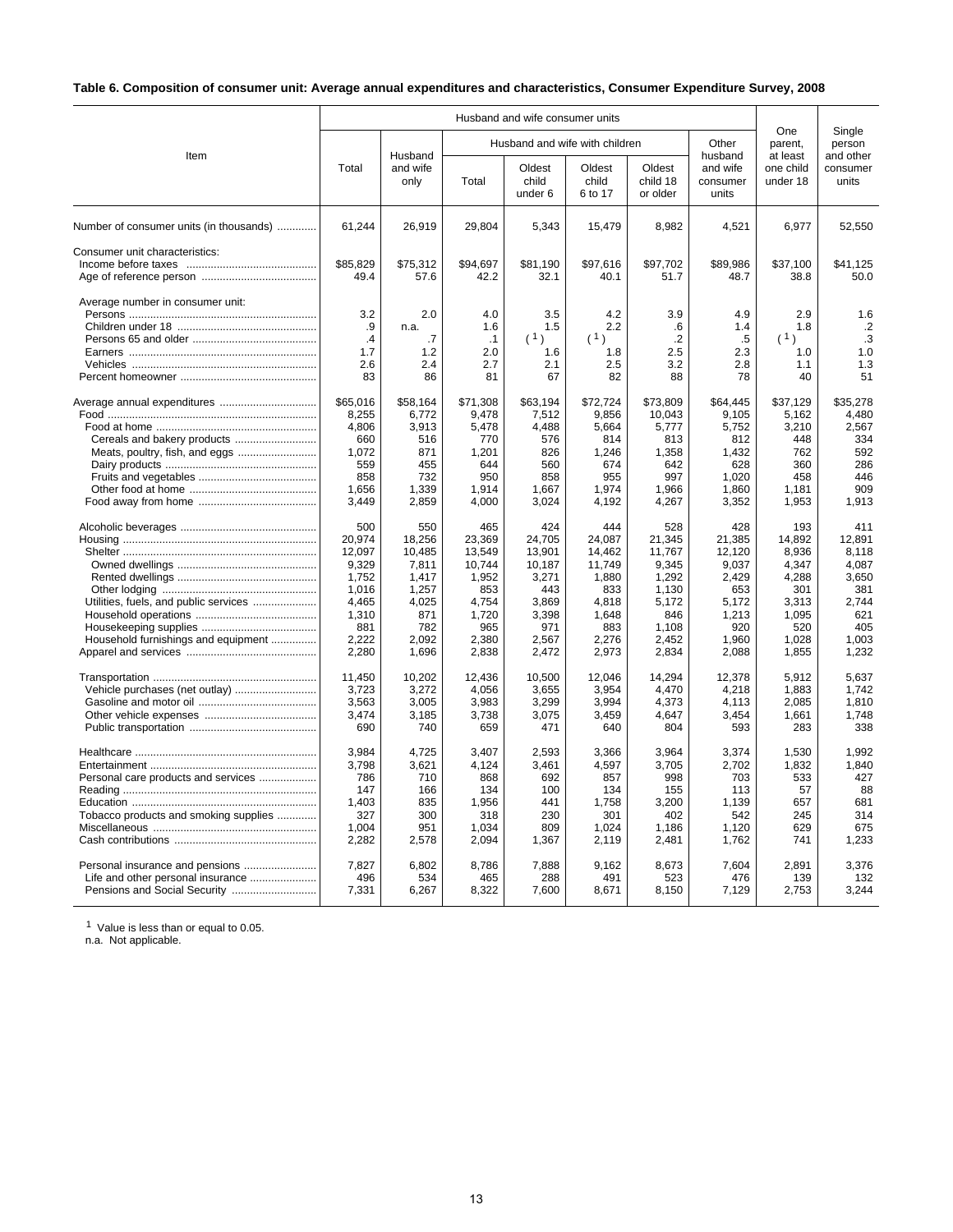#### **Table 7. Number of earners in consumer unit: Average annual expenditures and characteristics, Consumer Expenditure Survey, 2008**

|                                         |                          |           | Single consumers | Consumer units of two or more persons |            |             |                             |  |
|-----------------------------------------|--------------------------|-----------|------------------|---------------------------------------|------------|-------------|-----------------------------|--|
| Item                                    | All<br>consumer<br>units | No earner | One earner       | No earner                             | One earner | Two earners | Three or<br>more<br>earners |  |
| Number of consumer units (in thousands) | 120,770                  | 13,365    | 21,699           | 10,762                                | 25,011     | 40,395      | 9,540                       |  |
| Consumer unit characteristics:          |                          |           |                  |                                       |            |             |                             |  |
|                                         | \$63,563                 | \$17,682  | \$42,426         | \$31,513                              | \$58.601   | \$92,124    | \$104.141                   |  |
| Age of reference person                 | 49.1                     | 69.0      | 42.4             | 65.3                                  | 47.5       | 43.3        | 46.4                        |  |
| Average number in consumer unit:        |                          |           |                  |                                       |            |             |                             |  |
|                                         | 2.5                      | 1.0       | 1.0              | 2.3                                   | 3.0        | 3.1         | 4.4                         |  |
|                                         | .6                       | n.a.      | n.a.             | .3                                    | 1.0        | .9          | 1.0                         |  |
|                                         | .3                       | .7        | $\cdot$ 1        | 1.2                                   | .3         | $\cdot$ 1   | $\cdot$ 1                   |  |
|                                         | 1.3                      | n.a.      | 1.0              | n.a.                                  | 1.0        | 2.0         | 3.3                         |  |
|                                         | 2.0                      | .9        | 1.2              | 1.8                                   | 1.9        | 2.5         | 3.2                         |  |
|                                         | 66                       | 58        | 44               | 77                                    | 67         | 75          | 80                          |  |
| Average annual expenditures             | \$50,486                 | \$21.824  | \$35,202         | \$37,908                              | \$50.348   | \$66,344    | \$73,159                    |  |
|                                         | 6,443                    | 2,788     | 4,119            | 5,479                                 | 6,669      | 8,166       | 10,202                      |  |
|                                         | 3,744                    | 1,923     | 2,006            | 3,788                                 | 4,213      | 4,500       | 5,812                       |  |
| Cereals and bakery products             | 507                      | 274       | 255              | 511                                   | 581        | 603         | 806                         |  |
| Meats, poultry, fish, and eggs          | 846                      | 410       | 428              | 874                                   | 989        | 1,004       | 1,341                       |  |
|                                         | 430                      | 230       | 237              | 439                                   | 477        | 522         | 621                         |  |
|                                         | 657                      | 365       | 364              | 686                                   | 747        | 772         | 978                         |  |
|                                         | 1,305                    | 643       | 722              | 1,278                                 | 1,419      | 1,599       | 2,066                       |  |
|                                         | 2,698                    | 865       | 2,113            | 1,691                                 | 2,456      | 3,665       | 4,390                       |  |
|                                         | 444                      | 149       | 508              | 286                                   | 352        | 577         | 587                         |  |
|                                         | 17,109                   | 9.561     | 12,704           | 12,879                                | 18.044     | 21.472      | 21.563                      |  |
|                                         | 10,183                   | 5,574     | 8,704            | 6,609                                 | 10,521     | 12.770      | 12.196                      |  |
|                                         | 6,760                    | 2,647     | 4,326            | 4,432                                 | 7,084      | 9,308       | 9,049                       |  |
|                                         | 2,724                    | 2,716     | 3,950            | 1.488                                 | 2,752      | 2,501       | 2.216                       |  |
|                                         | 698                      | 211       | 428              | 689                                   | 685        | 961         | 931                         |  |
| Utilities, fuels, and public services   | 3,649                    | 2,292     | 2,248            | 3,584                                 | 3,916      | 4,308       | 5,322                       |  |
|                                         | 998                      | 635       | 434              | 766                                   | 1,085      | 1,452       | 895                         |  |
| Housekeeping supplies                   | 654                      | 346       | 348              | 712                                   | 745        | 759         | 1.042                       |  |
| Household furnishings and equipment     | 1,624                    | 715       | 969              | 1,207                                 | 1,777      | 2,184       | 2,109                       |  |
|                                         | 1,801                    | 628       | 1,100            | 1,116                                 | 1,935      | 2,491       | 2,576                       |  |
|                                         | 8,604                    | 2,564     | 5,591            | 6,793                                 | 7,960      | 11,744      | 14,416                      |  |
| Vehicle purchases (net outlay)          | 2,755                    | 447       | 1,692            | 2,224                                 | 2.367      | 4.008       | 4.714                       |  |
|                                         | 2,715                    | 835       | 1,723            | 1,966                                 | 2,739      | 3,594       | 4,663                       |  |
|                                         | 2.621                    | 1,070     | 1,799            | 2,088                                 | 2.375      | 3,465       | 4.397                       |  |
|                                         | 513                      | 212       | 378              | 515                                   | 479        | 676         | 642                         |  |
|                                         | 2,976                    | 2.443     | 1,438            | 5,010                                 | 3,183      | 3,164       | 3,586                       |  |
|                                         | 2.835                    | 1.134     | 1,972            | 2.122                                 | 2.746      | 3.963       | 3.477                       |  |
| Personal care products and services     | 616                      | 341       | 415              | 517                                   | 606        | 781         | 905                         |  |
|                                         | 116                      | 87        | 89               | 140                                   | 111        | 132         | 140                         |  |
|                                         | 1,046                    | 333       | 768              | 313                                   | 887        | 1,442       | 2,244                       |  |
| Tobacco products and smoking supplies   | 317                      | 151       | 253              | 276                                   | 328        | 361         | 518                         |  |
|                                         | 840                      | 319       | 704              | 595                                   | 803        | 1,152       | 926                         |  |
|                                         | 1,737                    | 1,182     | 1,396            | 1,833                                 | 1,827      | 1,918       | 2.175                       |  |
| Personal insurance and pensions         | 5,605                    | 144       | 4,144            | 550                                   | 4,896      | 8,981       | 9,843                       |  |
| Life and other personal insurance       | 317                      | 104       | 111              | 258                                   | 391        | 429         | 477                         |  |
|                                         | 5,288                    | 140       | 4,034            | 293                                   | 4,504      | 8,552       | 9,365                       |  |
|                                         |                          |           |                  |                                       |            |             |                             |  |

 $1$  Data are likely to have large sampling errors.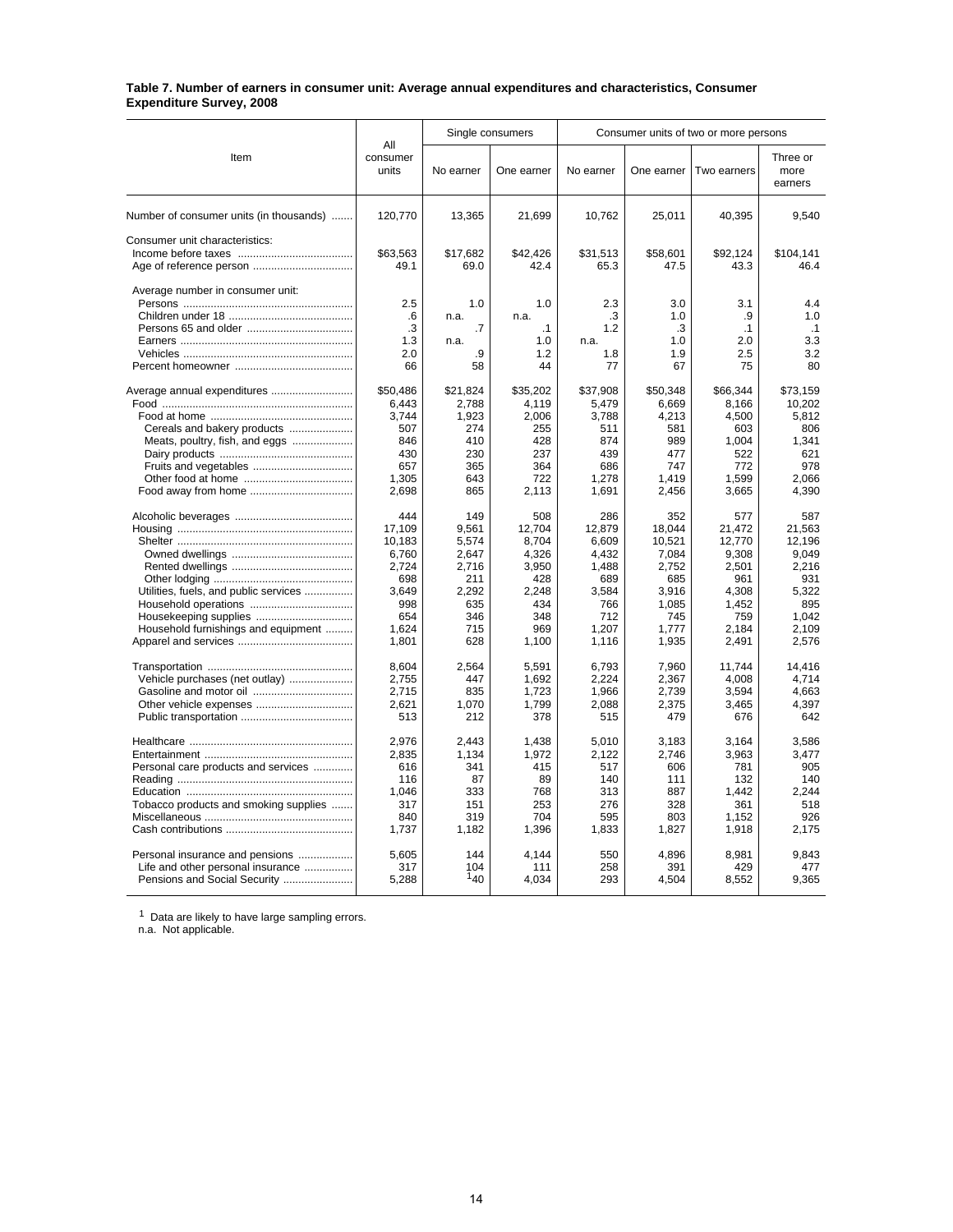# **Table 8. Housing tenure and type of area: Average annual expenditures and characteristics, Consumer Expenditure Survey, 2008**

|                                                                                                      |                                                                                           |                                                                                           | Housing tenure                                                                              |                                                                                       |                                                                                      | Type of area                                                                                |                                                                                           |                                                                                             |                                                                                        |  |
|------------------------------------------------------------------------------------------------------|-------------------------------------------------------------------------------------------|-------------------------------------------------------------------------------------------|---------------------------------------------------------------------------------------------|---------------------------------------------------------------------------------------|--------------------------------------------------------------------------------------|---------------------------------------------------------------------------------------------|-------------------------------------------------------------------------------------------|---------------------------------------------------------------------------------------------|----------------------------------------------------------------------------------------|--|
|                                                                                                      | All                                                                                       |                                                                                           | Homeowner                                                                                   |                                                                                       |                                                                                      |                                                                                             | Urban                                                                                     |                                                                                             |                                                                                        |  |
| Item                                                                                                 | consumer<br>units                                                                         | Total                                                                                     | Home-<br>owner<br>with<br>mortgage                                                          | Home-<br>owner<br>without<br>mortgage                                                 | Renter                                                                               | Total                                                                                       | Central<br>City                                                                           | Other<br>Urban                                                                              | Rural                                                                                  |  |
| Number of consumer units (in thousands)                                                              | 120,770                                                                                   | 80,278                                                                                    | 51,084                                                                                      | 29,194                                                                                | 40,492                                                                               | 110,103                                                                                     | 34,690                                                                                    | 75,413                                                                                      | 10,668                                                                                 |  |
| Consumer unit characteristics:                                                                       | \$63,563<br>49.1                                                                          | \$76,973<br>52.9                                                                          | \$88,957<br>47.2                                                                            | \$56,003<br>62.8                                                                      | \$36,976<br>41.5                                                                     | \$64,788<br>48.7                                                                            | \$55,651<br>46.6                                                                          | \$68,991<br>49.7                                                                            | \$50,917<br>53.1                                                                       |  |
| Average number in consumer unit:                                                                     | 2.5<br>.6<br>.3<br>1.3<br>2.0<br>66                                                       | 2.6<br>.6<br>$\mathcal{A}$<br>1.4<br>2.4<br>100                                           | 2.9<br>.8<br>$\cdot$<br>1.7<br>2.5<br>100                                                   | 2.2<br>.3<br>.7<br>.9<br>2.2<br>100                                                   | 2.2<br>.6<br>$\cdot$<br>1.2<br>1.1<br>n.a.                                           | 2.5<br>.6<br>.3<br>1.3<br>1.9<br>65                                                         | 2.4<br>.6<br>.3<br>1.3<br>1.5<br>50                                                       | 2.5<br>.6<br>.3<br>1.4<br>2.1<br>72                                                         | 2.5<br>.6<br>$\cdot$ 4<br>1.3<br>2.5<br>81                                             |  |
| Cereals and bakery products<br>Meats, poultry, fish, and eggs<br>Fruits and vegetables               | \$50,486<br>6,443<br>3.744<br>507<br>846<br>430<br>657<br>1,305<br>2,698                  | \$58,801<br>7,196<br>4.159<br>568<br>916<br>484<br>735<br>1,457<br>3,037                  | \$66,689<br>7,757<br>4,385<br>594<br>962<br>503<br>764<br>1,563<br>3,372                    | \$44,545<br>5,983<br>3,656<br>509<br>814<br>442<br>670<br>1,221<br>2,327              | \$33,984<br>4,942<br>2,918<br>386<br>707<br>321<br>502<br>1,003<br>2,023             | \$51.148<br>6,522<br>3,765<br>510<br>848<br>429<br>665<br>1,314<br>2,757                    | \$45,843<br>6,218<br>3,601<br>471<br>859<br>387<br>648<br>1,236<br>2,618                  | \$53,574<br>6,657<br>3,837<br>527<br>843<br>448<br>672<br>1,348<br>2,820                    | \$43,572<br>5,566<br>3,514<br>475<br>828<br>434<br>569<br>1,207<br>2,052               |  |
| Utilities, fuels, and public services<br>Household furnishings and equipment                         | 444<br>17,109<br>10,183<br>6,760<br>2,724<br>698<br>3,649<br>998<br>654<br>1,624<br>1,801 | 483<br>19,442<br>11.093<br>10,099<br>51<br>943<br>4,323<br>1,232<br>781<br>2,013<br>1,993 | 543<br>23,382<br>14.487<br>13,426<br>35<br>1,027<br>4,569<br>1,380<br>789<br>2,156<br>2,196 | 353<br>12,525<br>5.154<br>4,277<br>81<br>796<br>3,892<br>972<br>763<br>1,744<br>1,574 | 366<br>12,479<br>8,379<br>142<br>8,024<br>213<br>2,314<br>533<br>402<br>852<br>1,417 | 463<br>17,571<br>10.611<br>6,978<br>2,909<br>724<br>3,640<br>1.040<br>641<br>1,639<br>1,847 | 500<br>16.144<br>10.051<br>5,249<br>4,215<br>587<br>3,216<br>934<br>577<br>1,365<br>1,865 | 448<br>18,223<br>10.868<br>7,774<br>2,308<br>787<br>3,835<br>1,089<br>669<br>1,762<br>1,840 | 233<br>12,336<br>5.769<br>4,511<br>823<br>436<br>3,741<br>557<br>800<br>1,468<br>1,298 |  |
| Vehicle purchases (net outlay)<br>Gasoline and motor oil<br>Other vehicle expenses                   | 8,604<br>2,755<br>2,715<br>2,621<br>513                                                   | 10,085<br>3,201<br>3,147<br>3,123<br>614                                                  | 11,269<br>3,647<br>3,518<br>3,443<br>660                                                    | 7,995<br>2,420<br>2,497<br>2,542<br>536                                               | 5,665<br>1,870<br>1,859<br>1,622<br>314                                              | 8,541<br>2,700<br>2,674<br>2,632<br>535                                                     | 7,078<br>2,215<br>2,098<br>2,199<br>566                                                   | 9,211<br>2,922<br>2,939<br>2,827<br>522                                                     | 9.249<br>3.325<br>3,137<br>2.503<br>284                                                |  |
| Personal care products and services<br>Tobacco products and smoking supplies                         | 2,976<br>2,835<br>616<br>116<br>1,046<br>317<br>840<br>1,737                              | 3,753<br>3,410<br>716<br>143<br>1,182<br>291<br>997<br>2,157                              | 3,489<br>3,875<br>782<br>143<br>1,373<br>299<br>1,065<br>1,981                              | 4,220<br>2,524<br>586<br>142<br>842<br>277<br>876<br>2,465                            | 1,435<br>1,692<br>416<br>64<br>776<br>367<br>528<br>904                              | 2,938<br>2,830<br>629<br>118<br>1,093<br>300<br>847<br>1,749                                | 2,405<br>2,572<br>591<br>111<br>994<br>263<br>756<br>1,477                                | 3,182<br>2,949<br>647<br>121<br>1,139<br>317<br>889<br>1,874                                | 3,371<br>2,887<br>474<br>101<br>554<br>488<br>756<br>1,612                             |  |
| Personal insurance and pensions<br>Life and other personal insurance<br>Pensions and Social Security | 5.605<br>317<br>5,288                                                                     | 6,953<br>426<br>6,526                                                                     | 8,536<br>488<br>8,048                                                                       | 4,183<br>319<br>3,864                                                                 | 2.933<br>99<br>2,833                                                                 | 5.698<br>317<br>5,381                                                                       | 4,872<br>226<br>4,645                                                                     | 6,078<br>359<br>5,719                                                                       | 4,648<br>312<br>4,335                                                                  |  |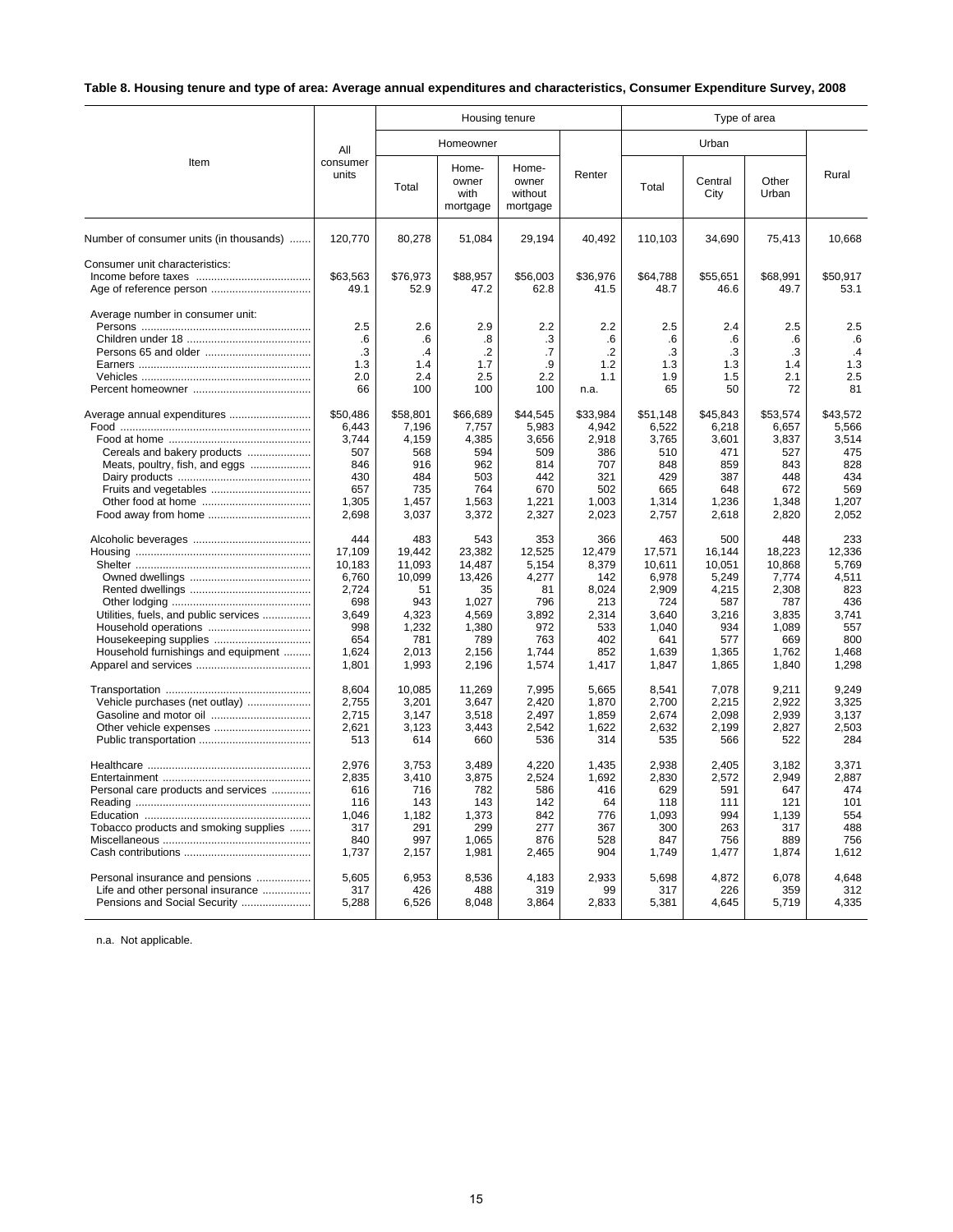|                                         |                                     | White and all other races, and Asian | Black or                                     |                                     |                                          |  |
|-----------------------------------------|-------------------------------------|--------------------------------------|----------------------------------------------|-------------------------------------|------------------------------------------|--|
| Item                                    | All<br>consumer<br>units            | Total                                | White and<br>all other<br>races <sup>1</sup> | Asian                               | African-<br>American                     |  |
| Number of consumer units (in thousands) | 120,770                             | 105,938                              | 101,329                                      | 4,609                               | 14,832                                   |  |
| Consumer unit characteristics:          | \$63,563<br>49.1                    | \$66,340<br>49.4                     | \$65,905<br>49.6                             | \$75,917<br>43.5                    | \$43,722<br>46.9                         |  |
| Average number in consumer unit:        | 2.5<br>.6<br>.3<br>1.3<br>2.0<br>66 | 2.5<br>.6<br>.3<br>1.3<br>2.0<br>69  | 2.5<br>.6<br>$\cdot$ 3<br>1.3<br>2.1<br>70   | 2.7<br>.6<br>.2<br>1.4<br>1.5<br>55 | 2.5<br>.8<br>$\cdot$<br>1.2<br>1.3<br>46 |  |
| Average annual expenditures             | \$50,486                            | \$52,397                             | \$52,265                                     | \$55,430                            | \$36,721                                 |  |
|                                         | 6,443                               | 6,693                                | 6,676                                        | 7,089                               | 4,594                                    |  |
|                                         | 3.744                               | 3,868                                | 3,865                                        | 3,943                               | 2,825                                    |  |
| Cereals and bakery products             | 507                                 | 524                                  | 522                                          | 562                                 | 382                                      |  |
| Meats, poultry, fish, and eggs          | 846                                 | 846                                  | 839                                          | 1,010                               | 848                                      |  |
|                                         | 430                                 | 452                                  | 457                                          | 326                                 | 263                                      |  |
| Fruits and vegetables                   | 657                                 | 685                                  | 678                                          | 852                                 | 447                                      |  |
|                                         | 1,305                               | 1.361                                | 1,368                                        | 1.193                               | 886                                      |  |
|                                         | 2,698                               | 2,824                                | 2,811                                        | 3,147                               | 1,768                                    |  |
|                                         | 444                                 | 476                                  | 484                                          | 300                                 | 205                                      |  |
|                                         | 17,109                              | 17,574                               | 17,456                                       | 20,138                              | 13,770                                   |  |
|                                         | 10,183                              | 10,491                               | 10,345                                       | 13,703                              | 7,985                                    |  |
|                                         | 6,760                               | 7,155                                | 7,095                                        | 8,471                               | 3,940                                    |  |
|                                         | 2,724                               | 2,579                                | 2,484                                        | 4,680                               | 3.762                                    |  |
|                                         | 698                                 | 756                                  | 766                                          | 552                                 | 282                                      |  |
| Utilities, fuels, and public services   | 3.649                               | 3.656                                | 3.674                                        | 3.275                               | 3.598                                    |  |
|                                         | 998                                 | 1,052                                | 1,057                                        | 931                                 | 610                                      |  |
|                                         | 654                                 | 680                                  | 688                                          | 494                                 | 461                                      |  |
| Household furnishings and equipment     | 1,624                               | 1,694                                | 1,693                                        | 1,735                               | 1,116                                    |  |
|                                         | 1,801                               | 1,776                                | 1,767                                        | 1,997                               | 1,983                                    |  |
|                                         | 8,604                               | 8,895                                | 8,889                                        | 9,049                               | 6,520                                    |  |
| Vehicle purchases (net outlay)          | 2,755                               | 2,865                                | 2,885                                        | 2,414                               | 1,969                                    |  |
|                                         | 2,715                               | 2,779                                | 2,790                                        | 2,539                               | 2,257                                    |  |
|                                         | 2,621                               | 2,703                                | 2,698                                        | 2,815                               | 2,033                                    |  |
|                                         | 513                                 | 548                                  | 515                                          | 1,280                               | 261                                      |  |
|                                         | 2.976                               | 3.169                                | 3.211                                        | 2,233                               | 1.595                                    |  |
|                                         | 2.835                               | 3.022                                | 3.007                                        | 3.447                               | 1.478                                    |  |
| Personal care products and services     | 616                                 | 628                                  | 630                                          | 584                                 | 528                                      |  |
|                                         | 116                                 | 126                                  | 127                                          | 90                                  | 47                                       |  |
|                                         | 1,046                               | 1,121                                | 1,096                                        | 1,676                               | 508                                      |  |
| Tobacco products and smoking supplies   | 317                                 | 330                                  | 337                                          | 166                                 | 223                                      |  |
|                                         | 840                                 | 878                                  | 884                                          | 736                                 | 565                                      |  |
|                                         | 1,737                               | 1,816                                | 1,845                                        | 1,165                               | 1,171                                    |  |
| Personal insurance and pensions         | 5,605                               | 5,895                                | 5,856                                        | 6,760                               | 3,532                                    |  |
| Life and other personal insurance       | 317                                 | 326                                  | 325                                          | 332                                 | 254                                      |  |
| Pensions and Social Security            | 5,288                               | 5,570                                | 5,531                                        | 6,428                               | 3,278                                    |  |

#### **Table 9. Race of reference person: Average annual expenditures and characteristics, Consumer Expenditure Survey, 2008**

 $1$  All other races includes Native Hawaiian or other Pacific Islander, American Indian or Alaska Native, and approximately 1 percent reporting more than one race.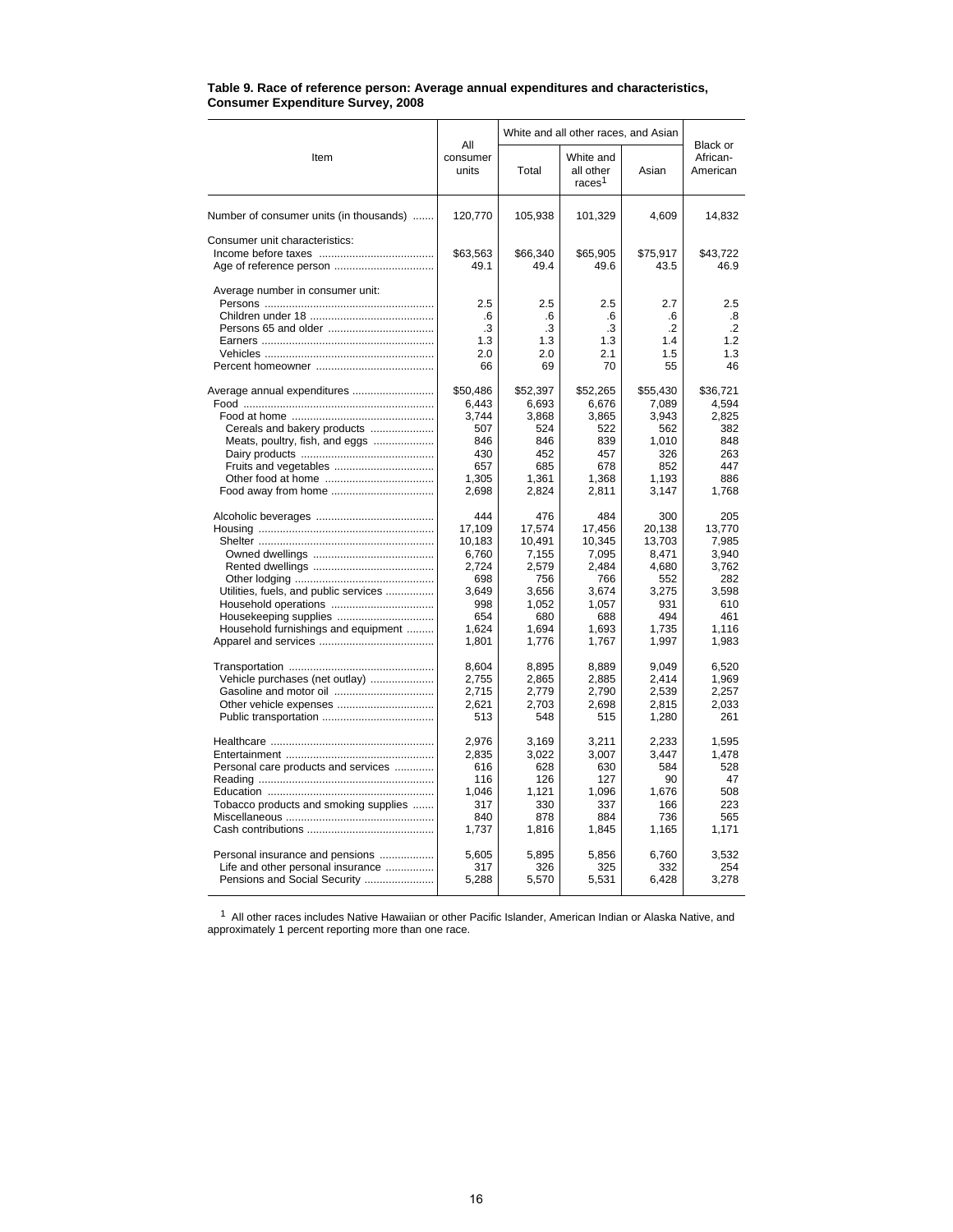|                                         |                                     |                                      | Not Hispanic or Latino              |                                     |                                          |  |  |
|-----------------------------------------|-------------------------------------|--------------------------------------|-------------------------------------|-------------------------------------|------------------------------------------|--|--|
| Item                                    | All<br>consumer<br>units            | Hispanic<br>or Latino                | Total                               | White and<br>all other<br>races     | Black<br>or<br>African-<br>American      |  |  |
| Number of consumer units (in thousands) | 120,770                             | 13,975                               | 106,795                             | 92,214                              | 14,580                                   |  |  |
| Consumer unit characteristics:          | \$63,563<br>49.1                    | \$49.317<br>43.1                     | \$65.427<br>49.9                    | \$68,842<br>50.3                    | \$43,826<br>47.0                         |  |  |
| Average number in consumer unit:        | 2.5<br>.6<br>.3<br>1.3<br>2.0<br>66 | 3.2<br>1.1<br>.2<br>1.5<br>1.6<br>51 | 2.4<br>.6<br>.3<br>1.3<br>2.0<br>68 | 2.4<br>.5<br>.3<br>1.3<br>2.1<br>72 | 2.5<br>.8<br>$\cdot$<br>1.2<br>1.3<br>46 |  |  |
| Average annual expenditures             | \$50,486                            | \$43,052                             | \$51,457                            | \$53,773                            | \$36,685                                 |  |  |
|                                         | 6,443                               | 6,596                                | 6,423                               | 6.706                               | 4,566                                    |  |  |
|                                         | 3,744                               | 4.039                                | 3,707                               | 3,842                               | 2.813                                    |  |  |
| Cereals and bakery products             | 507                                 | 509                                  | 507                                 | 526                                 | 380                                      |  |  |
| Meats, poultry, fish, and eggs          | 846                                 | 1,039                                | 822                                 | 818                                 | 844                                      |  |  |
|                                         | 430                                 | 429                                  | 430                                 | 455                                 | 262                                      |  |  |
| Fruits and vegetables                   | 657                                 | 789                                  | 640                                 | 670                                 | 444                                      |  |  |
|                                         | 1,305                               | 1,274                                | 1,309                               | 1,373                               | 882                                      |  |  |
| Food away from home                     | 2,698                               | 2,556                                | 2,716                               | 2,864                               | 1,753                                    |  |  |
|                                         | 444                                 | 297                                  | 463                                 | 502                                 | 208                                      |  |  |
|                                         | 17,109                              | 15.582                               | 17,307                              | 17.868                              | 13.743                                   |  |  |
|                                         | 10,183                              | 9,688                                | 10,248                              | 10,611                              | 7,953                                    |  |  |
|                                         | 6,760                               | 5,334                                | 6,947                               | 7,425                               | 3,921                                    |  |  |
|                                         | 2,724                               | 4,065                                | 2,549                               | 2,360                               | 3,745                                    |  |  |
|                                         | 698                                 | 289                                  | 752                                 | 826                                 | 286                                      |  |  |
| Utilities, fuels, and public services   | 3,649                               | 3,457                                | 3,674                               | 3,685                               | 3,610                                    |  |  |
|                                         | 998                                 | 797                                  | 1.024                               | 1.090                               | 602                                      |  |  |
|                                         | 654                                 | 542                                  | 669                                 | 700                                 | 461                                      |  |  |
| Household furnishings and equipment     | 1,624                               | 1.098                                | 1.692                               | 1.782                               | 1,117                                    |  |  |
|                                         | 1,801                               | 2,119                                | 1,760                               | 1,728                               | 1,973                                    |  |  |
|                                         | 8,604                               | 7,986                                | 8,684                               | 9,025                               | 6,525                                    |  |  |
| Vehicle purchases (net outlay)          | 2,755                               | 2,554                                | 2,781                               | 2,911                               | 1,961                                    |  |  |
|                                         | 2,715                               | 2.717                                | 2,715                               | 2.787                               | 2.259                                    |  |  |
|                                         | 2,621                               | 2,335                                | 2,658                               | 2,755                               | 2,041                                    |  |  |
|                                         | 513                                 | 380                                  | 530                                 | 573                                 | 264                                      |  |  |
|                                         | 2,976                               | 1,571                                | 3,160                               | 3,406                               | 1,596                                    |  |  |
|                                         | 2,835                               | 1,787                                | 2,971                               | 3,203                               | 1,480                                    |  |  |
| Personal care products and services     | 616                                 | 545                                  | 625                                 | 641                                 | 520                                      |  |  |
|                                         | 116                                 | 38                                   | 126                                 | 139                                 | 48                                       |  |  |
|                                         | 1,046                               | 669                                  | 1,095                               | 1,186                               | 516                                      |  |  |
| Tobacco products and smoking supplies   | 317                                 | 143                                  | 339                                 | 357                                 | 225                                      |  |  |
|                                         | 840                                 | 586                                  | 873                                 | 921                                 | 567                                      |  |  |
|                                         | 1,737                               | 1,010                                | 1,832                               | 1,935                               | 1,178                                    |  |  |
| Personal insurance and pensions         | 5,605                               | 4,124                                | 5,799                               | 6,156                               | 3.542                                    |  |  |
| Life and other personal insurance       | 317                                 | 116                                  | 343                                 | 357                                 | 255                                      |  |  |
| Pensions and Social Security            | 5,288                               | 4,007                                | 5,456                               | 5,799                               | 3,287                                    |  |  |

#### **Table 10. Hispanic or Latino origin of reference person: Average annual expenditures and characteristics, Consumer Expenditure Survey, 2008**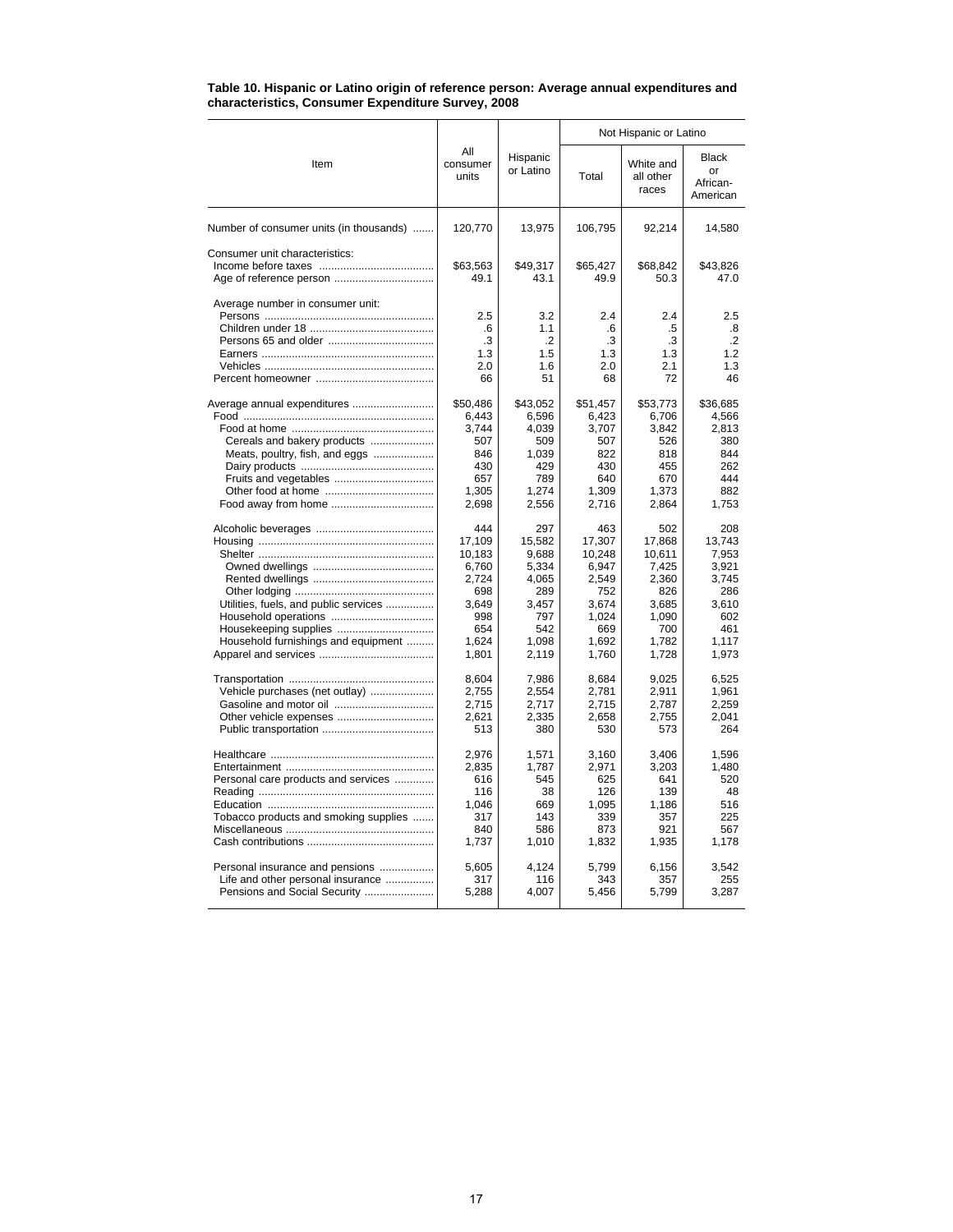# **Table 11. Region of residence: Average annual expenditures and characteristics, Consumer Expenditure Survey, 2008**

| Item                             | All<br>consumer<br>Northeast<br>units |                  | Midwest         | South           | West             |  |
|----------------------------------|---------------------------------------|------------------|-----------------|-----------------|------------------|--|
|                                  | 120,770                               | 22,348           | 27,786          | 43,696          | 26,941           |  |
| Consumer unit characteristics:   |                                       |                  |                 |                 |                  |  |
|                                  | \$63,563                              | \$70,436         | \$61,063        | \$58,881        | \$68,031         |  |
|                                  | 49.1                                  | 51.0             | 48.6            | 49.2            | 47.7             |  |
| Average number in consumer unit: |                                       |                  |                 |                 |                  |  |
|                                  | 2.5                                   | 2.4              | 2.4             | 2.5             | 2.6              |  |
|                                  | .6<br>.3                              | .6<br>.3         | .6<br>.3        | .6<br>.3        | .7<br>.3         |  |
|                                  | 1.3                                   | 1.3              | 1.3             | 1.3             | 1.4              |  |
|                                  | 2.0                                   | 1.7              | 2.1             | 1.9             | 2.0              |  |
|                                  | 66                                    | 65               | 68              | 68              | 63               |  |
|                                  | \$50,486                              | \$54,918         | \$47,846        | \$46,823        | \$55,453         |  |
|                                  | 6,443                                 | 6,959            | 5,966           | 6,109           | 7,037            |  |
|                                  | 3,744                                 | 4,021            | 3,528           | 3,494           | 4,140            |  |
|                                  | 507                                   | 579              | 483             | 472             | 528              |  |
|                                  | 846                                   | 920              | 750             | 843             | 888              |  |
|                                  | 430                                   | 461              | 421             | 392             | 473              |  |
|                                  | 657                                   | 725              | 591             | 580             | 792              |  |
|                                  | 1,305<br>2,698                        | 1,336<br>2,938   | 1,283<br>2,438  | 1,207<br>2,615  | 1,459<br>2,897   |  |
|                                  |                                       |                  |                 |                 |                  |  |
|                                  | 444                                   | 455              | 450             | 389             | 518              |  |
|                                  | 17,109<br>10,183                      | 19,525<br>12,023 | 15,550<br>8,923 | 15,276<br>8,479 | 19,682<br>12,721 |  |
|                                  | 6,760                                 | 7,889            | 6,282           | 5,643           | 8,130            |  |
|                                  | 2,724                                 | 3,068            | 2,000           | 2,297           | 3,880            |  |
|                                  | 698                                   | 1.066            | 641             | 539             | 711              |  |
|                                  | 3,649                                 | 4,117            | 3,527           | 3,661           | 3,369            |  |
|                                  | 998                                   | 1.177            | 863             | 911             | 1.128            |  |
|                                  | 654                                   | 665              | 678             | 646             | 635              |  |
|                                  | 1.624                                 | 1,543            | 1.559           | 1,580           | 1.829            |  |
|                                  | 1,801                                 | 1,974            | 1,618           | 1,772           | 1,888            |  |
|                                  | 8.604                                 | 8,898            | 8.418           | 8.482           | 8.745            |  |
|                                  | 2,755                                 | 2,687            | 2,872           | 2,726           | 2,737            |  |
|                                  | 2.715                                 | 2,386            | 2,664           | 2.937           | 2.679            |  |
|                                  | 2,621                                 | 3,059            | 2,472           | 2,488           | 2,623            |  |
|                                  | 513                                   | 765              | 410             | 331             | 706              |  |
|                                  | 2,976                                 | 3,035            | 3,049           | 2,849           | 3,057            |  |
|                                  | 2,835                                 | 2,960            | 2,758           | 2,512           | 3,333            |  |
|                                  | 616                                   | 638              | 551             | 580             | 721              |  |
|                                  | 116                                   | 141              | 118             | 87              | 140              |  |
|                                  | 1,046                                 | 1,585            | 1,029           | 797             | 1.019            |  |
|                                  | 317                                   | 324              | 357             | 324             | 257              |  |
|                                  | 840                                   | 952              | 725             | 743             | 1,020            |  |
|                                  | 1,737                                 | 1,485            | 1,705           | 1,744           | 1,966            |  |
|                                  | 5,605                                 | 5,987            | 5,552           | 5,158           | 6,067            |  |
|                                  | 317                                   | 384              | 306             | 321             | 265              |  |
|                                  | 5,288                                 | 5,602            | 5,246           | 4,837           | 5,803            |  |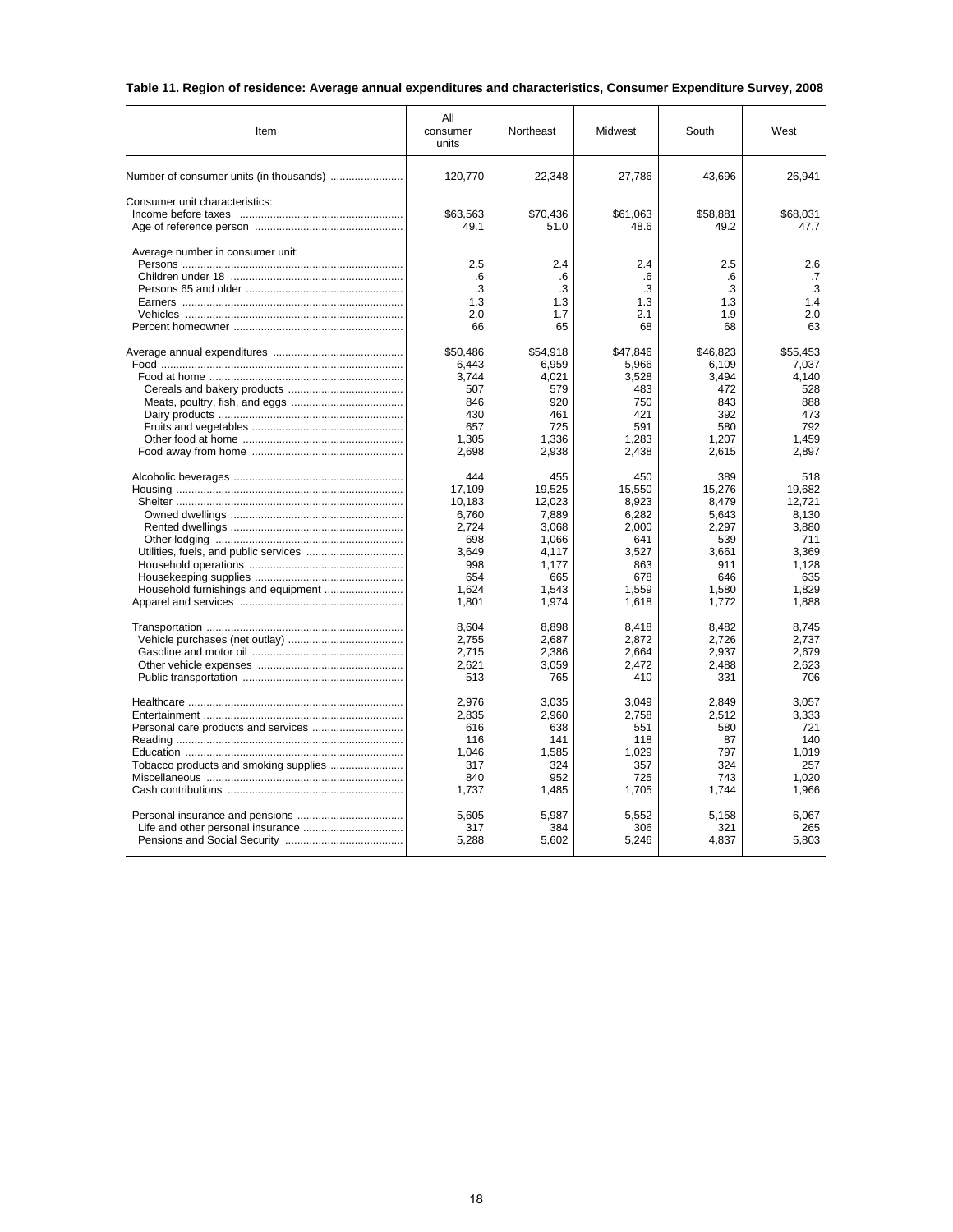# **Table 12. Occupation of reference person: Average annual expenditures and characteristics, Consumer Expenditure Survey, 2008**

|                                                       |                                          | Wage and salary earners                |                                     |                                                |                                            |                                          |                                              |                                                 | All other,                              |
|-------------------------------------------------------|------------------------------------------|----------------------------------------|-------------------------------------|------------------------------------------------|--------------------------------------------|------------------------------------------|----------------------------------------------|-------------------------------------------------|-----------------------------------------|
| Item                                                  | Self-<br>employed<br>workers             | Total<br>wage and<br>salary<br>earners | Managers<br>and<br>professionals    | Technical.<br>sales and<br>clerical<br>workers | Service<br>workers                         | Construction<br>workers and<br>mechanics | Operators,<br>fabricators<br>and<br>laborers | Retired                                         | including<br>not<br>reporting           |
| Number of consumer units (in thousands)               | 5.629                                    | 78,486                                 | 30,518                              | 21,583                                         | 12.664                                     | 4,352                                    | 9.369                                        | 21,174                                          | 15.481                                  |
| Consumer unit characteristics:                        | \$89.675<br>48.1                         | \$73,261<br>43.2                       | \$101,521<br>44.8                   | \$61.308<br>41.7                               | \$48.020<br>41.8                           | \$60.607<br>42.5                         | \$48.739<br>43.8                             | \$34,585<br>73.5                                | \$44,534<br>45.7                        |
| Average number in consumer unit:<br>Percent homeowner | 2.7<br>.8<br>$\cdot$<br>1.7<br>2.3<br>78 | 2.6<br>.7<br>.1<br>1.7<br>2.1<br>64    | 2.6<br>.7<br>.1<br>1.7<br>2.2<br>75 | 2.6<br>.7<br>.1<br>1.7<br>2.0<br>59            | 2.6<br>.7<br>$\cdot$ 1<br>1.6<br>1.8<br>52 | 2.8<br>.7<br>.1<br>1.8<br>2.2<br>63      | 2.6<br>.7<br>.1<br>1.7<br>2.1<br>59          | 1.7<br>$\cdot$ 1<br>1.2<br>$\cdot$<br>1.6<br>80 | 2.9<br>.9<br>$\cdot$<br>.7<br>1.6<br>55 |
| Average annual expenditures                           | \$62.031                                 | \$55,606                               | \$70.194                            | \$51,584                                       | \$41,430                                   | \$46,526                                 | \$40.936                                     | \$36,003                                        | \$40.525                                |
|                                                       | 7,420                                    | 6,949                                  | 8,050                               | 6,931                                          | 5,555                                      | 6,374                                    | 5,624                                        | 4,806                                           | 5,909                                   |
|                                                       | 4,387                                    | 3,823                                  | 4,215                               | 3,831                                          | 3,189                                      | 3,664                                    | 3,491                                        | 3,178                                           | 3,912                                   |
| Cereals and bakery products                           | 581                                      | 514                                    | 559                                 | 527                                            | 430                                        | 482                                      | 475                                          | 444                                             | 531                                     |
| Meats, poultry, fish, and eggs                        | 930                                      | 860                                    | 911                                 | 850                                            | 753                                        | 914                                      | 846                                          | 711                                             | 930                                     |
|                                                       | 536                                      | 435                                    | 497                                 | 434                                            | 357                                        | 385                                      | 369                                          | 365                                             | 454                                     |
| Fruits and vegetables                                 | 829                                      | 657                                    | 751                                 | 623                                            | 545                                        | 601                                      | 619                                          | 595                                             | 680                                     |
| Other food at home                                    | 1,511                                    | 1,356                                  | 1,498                               | 1,398                                          | 1,105                                      | 1,282                                    | 1,182                                        | 1,063                                           | 1,317                                   |
| Food away from home                                   | 3,032                                    | 3,126                                  | 3,835                               | 3,100                                          | 2,366                                      | 2,711                                    | 2,134                                        | 1,627                                           | 1,997                                   |
|                                                       | 546                                      | 512                                    | 602                                 | 544                                            | 422                                        | 429                                      | 309                                          | 274                                             | 319                                     |
|                                                       | 19,872                                   | 18,585                                 | 23,471                              | 17,081                                         | 14,543                                     | 15,490                                   | 13,072                                       | 12,828                                          | 14,517                                  |
|                                                       | 11,851                                   | 11,308                                 | 14,535                              | 10,270                                         | 8,816                                      | 9.106                                    | 7,580                                        | 6.778                                           | 8.531                                   |
|                                                       | 8,935                                    | 7,524                                  | 10,393                              | 6,550                                          | 5,048                                      | 5,536                                    | 4,696                                        | 4,529                                           | 5,148                                   |
|                                                       | 2,128                                    | 3,009                                  | 2.818                               | 3,144                                          | 3,468                                      | 3,139                                    | 2,643                                        | 1.640                                           | 2,981                                   |
|                                                       | 787                                      | 774                                    | 1,324                               | 576                                            | 299                                        | 432                                      | 241                                          | 609                                             | 402                                     |
| Utilities, fuels, and public services                 | 4,074                                    | 3,765                                  | 4,177                               | 3,565                                          | 3,417                                      | 3,800                                    | 3,337                                        | 3,299                                           | 3,387                                   |
| Household operations                                  | 1,156                                    | 1,096                                  | 1,602                               | 982                                            | 618                                        | 801                                      | 496                                          | 821                                             | 679                                     |
| Housekeeping supplies                                 | 798                                      | 670                                    | 823                                 | 619                                            | 518                                        | 459                                      | 612                                          | 639                                             | 557                                     |
| Household furnishings and equipment                   | 1,994                                    | 1,745                                  | 2,335                               | 1,643                                          | 1,174                                      | 1,324                                    | 1,047                                        | 1,291                                           | 1,362                                   |
| Apparel and services                                  | 1,838                                    | 2,046                                  | 2,647                               | 1,784                                          | 1,705                                      | 1,520                                    | 1,442                                        | 1,042                                           | 1,636                                   |
|                                                       | 9,287                                    | 9,752                                  | 11,278                              | 9,630                                          | 7,579                                      | 8,731                                    | 8,482                                        | 5,675                                           | 6,581                                   |
| Vehicle purchases (net outlay)                        | 2.466                                    | 3.242                                  | 3.800                               | 3,274                                          | 2.387                                      | 2.617                                    | 2,795                                        | 1.604                                           | 1.964                                   |
| Gasoline and motor oil                                | 3,152                                    | 3,040                                  | 3,288                               | 2,918                                          | 2,631                                      | 3,353                                    | 2,921                                        | 1,667                                           | 2,340                                   |
| Other vehicle expenses                                | 3,047                                    | 2,912                                  | 3,259                               | 3,050                                          | 2,269                                      | 2,409                                    | 2,574                                        | 1,953                                           | 1,947                                   |
|                                                       | 623                                      | 558                                    | 930                                 | 388                                            | 292                                        | 352                                      | 192                                          | 451                                             | 330                                     |
|                                                       | 3,894                                    | 2,619                                  | 3,331                               | 2,437                                          | 1,910                                      | 2,049                                    | 1,946                                        | 4,571                                           | 2,268                                   |
|                                                       | 3,268                                    | 3,171                                  | 4,051                               | 3,054                                          | 2,172                                      | 2,622                                    | 2,207                                        | 2,036                                           | 2,121                                   |
| Personal care products and services                   | 652                                      | 669                                    | 875                                 | 650                                            | 495                                        | 419                                      | 403                                          | 520                                             | 472                                     |
|                                                       | 135                                      | 114                                    | 169                                 | 101                                            | 65                                         | 63                                       | 56                                           | 145                                             | 79                                      |
|                                                       | 1,168                                    | 1,250                                  | 2.037                               | 1,051                                          | 530                                        | 470                                      | 483                                          | 274                                             | 1.024                                   |
| Tobacco products and smoking supplies                 | 284                                      | 338                                    | 245                                 | 354                                            | 381                                        | 532                                      | 454                                          | 172                                             | 419                                     |
|                                                       | 1,117                                    | 920                                    | 1,150                               | 865                                            | 751                                        | 848                                      | 564                                          | 594                                             | 667                                     |
|                                                       | 2,599                                    | 1,682                                  | 2,296                               | 1,351                                          | 1,139                                      | 1,490                                    | 1,265                                        | 1,953                                           | 1,405                                   |
| Personal insurance and pensions                       | 9,953                                    | 6,998                                  | 9,990                               | 5,751                                          | 4,182                                      | 5,488                                    | 4,629                                        | 1,113                                           | 3,107                                   |
| Life and other personal insurance                     | 446                                      | 338                                    | 470                                 | 275                                            | 275                                        | 233                                      | 184                                          | 253                                             | 252                                     |
| Pensions and Social Security                          | 9,507                                    | 6,660                                  | 9,520                               | 5,476                                          | 3,907                                      | 5,256                                    | 4,445                                        | 860                                             | 2,856                                   |